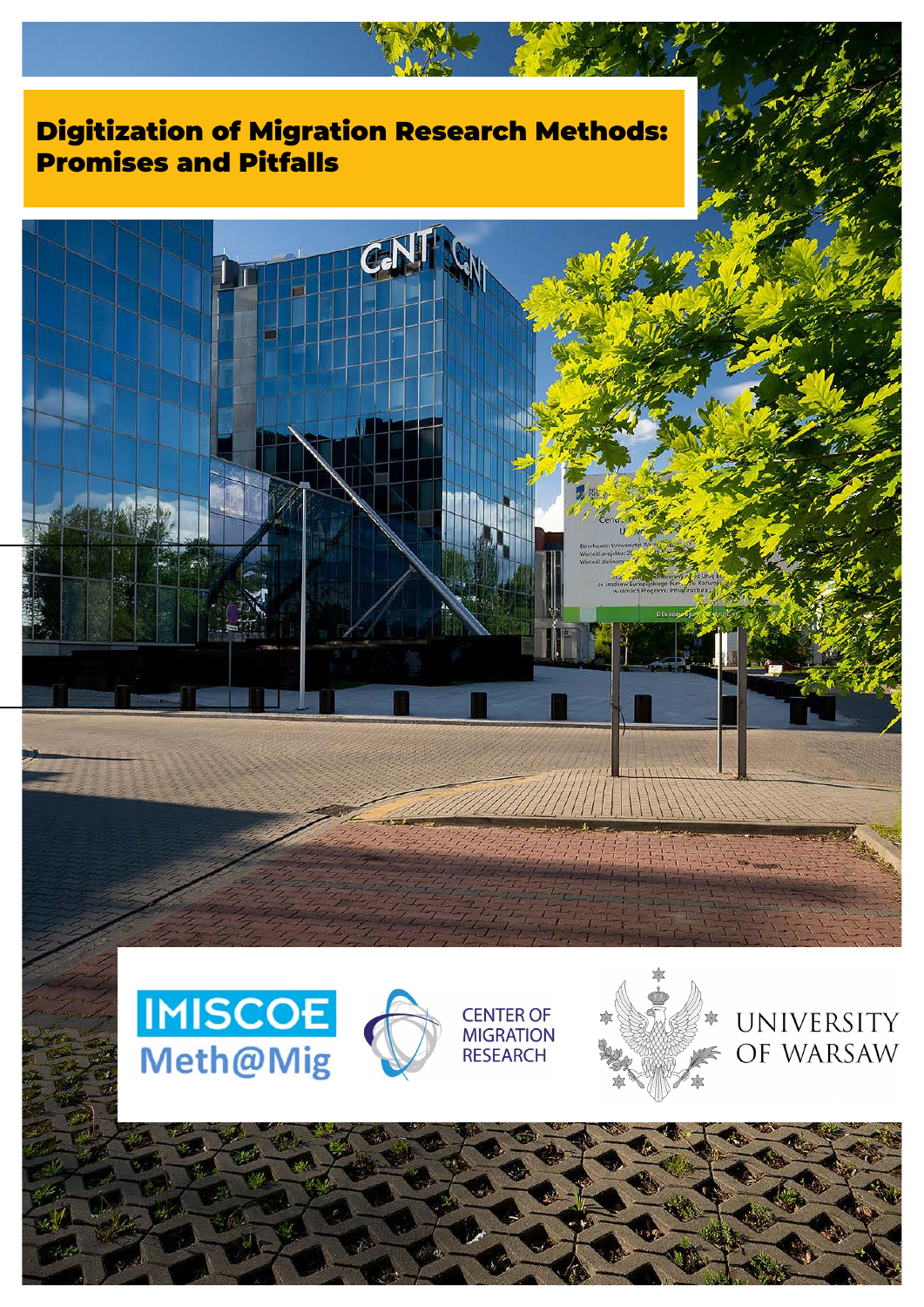

## Digitization of Migration Research Methods: Promises and Pitfalls

Workshop booklet

Date: 30th May, 2022

Venue: Warsaw, Banacha Street 2c, Room 01.130

Please feel free to share information on and impressions of the workshop on Twitter using the hashtag:

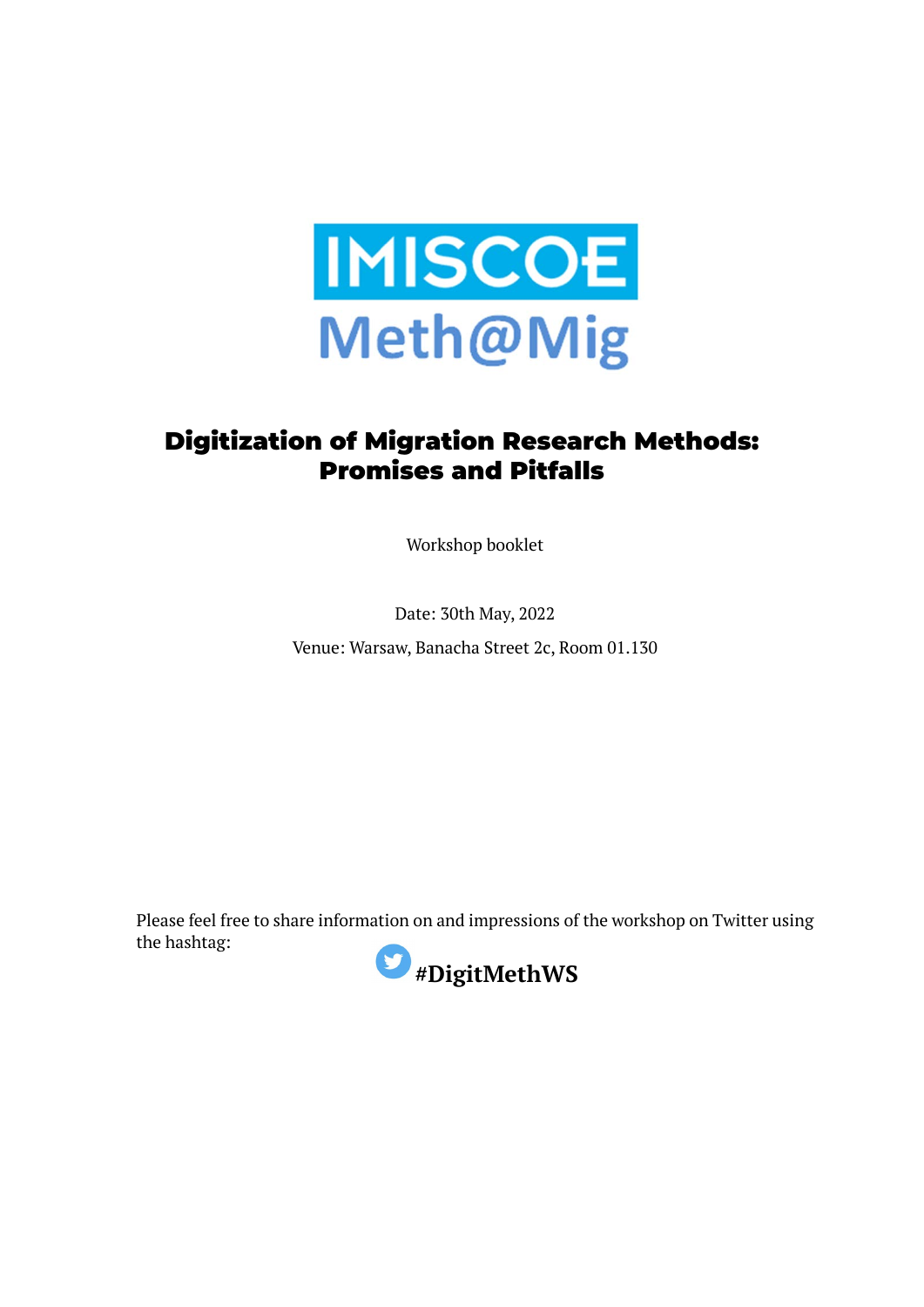## Workshop Agenda:

- 9.00-9.10 Introduction by Justyna Salamońska
- 9.10-9.55 "**Digital Data for Migration Research"** Keynote speech by **Ingmar Weber,** Qatar Computing Research Institute
- 9.55-10.10 Discussion
- 10.10-10.30 Coffee break
- 10.30-12.00 Session 1 **Digital traces as data methodological and ethical reflections** (Chair: Evren Yalaz)

**Digitization of migration research methods: promises and pitfalls**; Katharina Tittel, Ettore Recchi

**Data Innovation in Demography, migration and human mobility**; Claudio Bosco, Sara Grubanov-Boskovic, Stefano Iacus, Umberto Minora, Sermi Francesco, Spyratos Spyridon

**Ethical considerations in re-using private sector data for migration-related policy: a practitioners' perspective;** Niklas Sievers, Elizabeth Griesmer, Marzia Rango, Robert Trigwell

**Who is left behind? Barriers to digital migration research and resulting sampling bias**; Mariel McKone Leonard, Ramona Rischke, Zeynep Yanasmayan, Nazli Gökyokus, Banu Tiniç

**Using Google Trends to study public opinion towards immigration**; Álvaro Mariscal-de-Gante, Sebastian Rinken

- 12.00- 13.00 Lunch break
- 13.00-14.30 Session 2 **Mixing and/or combining new considerations for the digital era** (Chair: Sebastian Rinken)

**Use of non-traditional data sources to nowcast migration trends through Artificial Intelligence technologies**; Diletta Goglia

**From aspiration to action: estimating refugee's capability to migrate;** Haodong Qi, Tuba Bircan

**Mixed-Method in Migration Studies: From Big Data to Small Data**; Izabela Grabowska, Agata Jastrzebowska, Karol Chlasta, Dominika Winogrodzka, Ivanna Kyliushyk



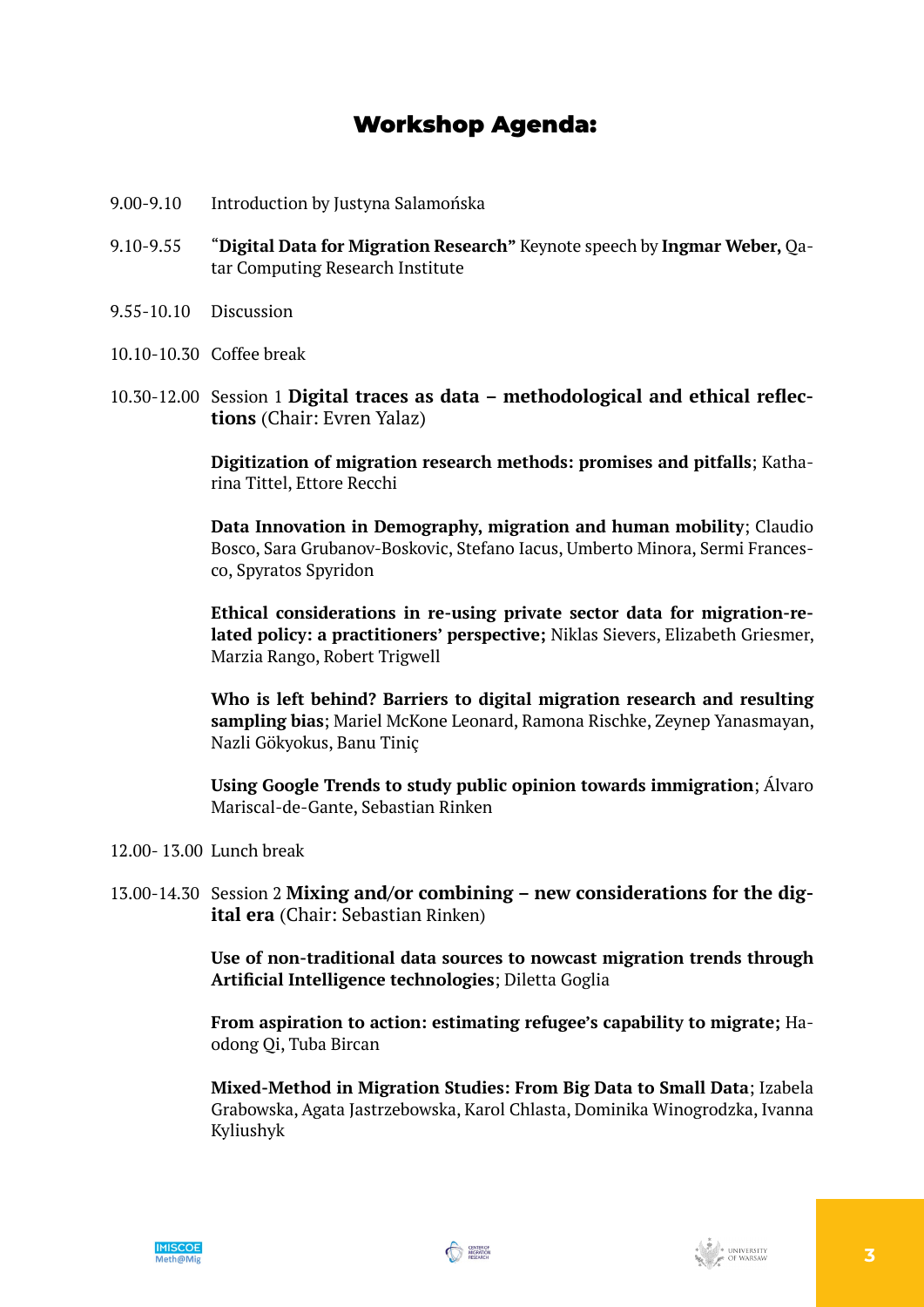**A computational study of indian migration to Europe through a transnational, gender lens: a methodological intervention**; Niveditta, Mayurakshi Chaudhuri, Chiranjoy Chattopadhyay

**Integration online and offline spaces: self-organisational practices of Russian-speaking female migrants in Poland. Reflection on challenges in doing virtual ethnography**; Kseniya Homel

- 14.30-15.00 Coffee break
- 15.00-16.30 Session 3 **Digitalisation of data collection challenges and opportunities** (Chair: Steffen Pötzschke)

**McGill Study of Nigerians at home and abroad;** Thomas Soehl

**Digital life stories: advantages and disadvantages of exploring lives through internet-mediated interviews;** Yolanda López García

**New research approaches in migration studies: Syrian and Iraqi refugees in Jordan as an example;** Yafa Shanneik, Norma Deseke

**Investigating the framing and making of the October 2018 migrant caravan;** Rosario de la Luz Rizzo Lara

**A critical reflection on the digital visualisation of migration to the Grand-Duchy of Luxembourg;** Machteld Venken

- 16.30 Closing of the workshop by Agata Górny
- 19:00 Dinner (SHUK mezze & bar, Grójecka Street 107, Warsaw)

![](_page_3_Picture_12.jpeg)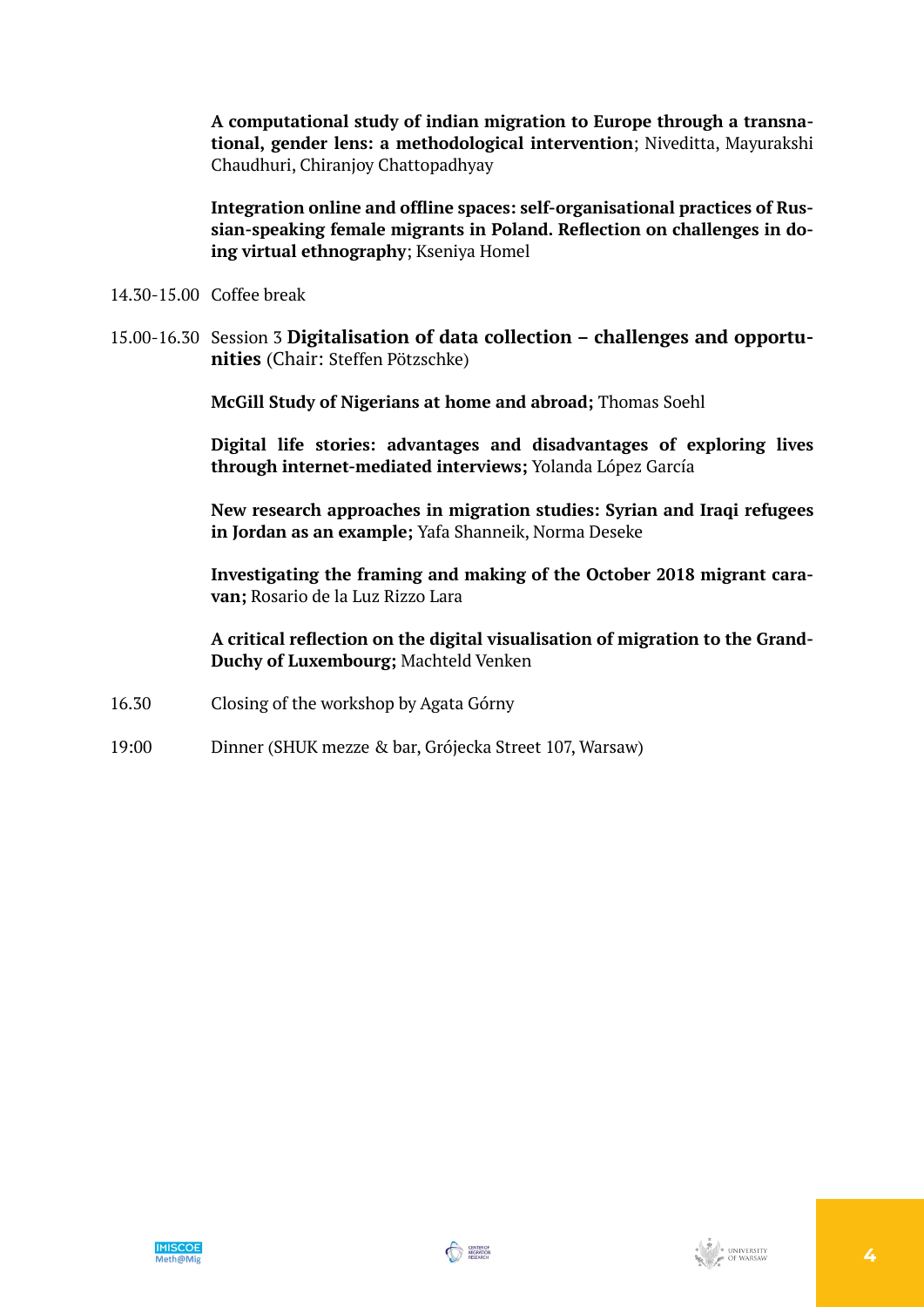## Keynote speech by Ingmar Weber

**Title:** "Digital Data for Migration Research"

This talk gives an overview of our research using a variety of digital data sources to monitor and model international migration. Data sources discussed include (i) proprietary data on geo-located IP addresses of Yahoo users, (ii) "places lived" listed in public Google+ profiles, (iii) multi-year geo-tagged tweets, (iv) anonymous advertising data from Facebook and LinkedIn, and (v) counts of cars inferred from high resolution satellite imagery. The focus of the presentation will be on the different data sets and their relative strengths and weaknesses for (i) now-casting migration statistics, as well as (ii) obtaining qualitative insights into migration. References for published work can be found at https://ingmarweber. de/publications/.

Ingmar Weber is the Research Director for Social Computing at the Qatar Computing Research Institute (QCRI). His interdisciplinary research uses large amounts of online data to study societal phenomena, including international migration and digital gender gaps. He works closely with stakeholders in the UN, and his work has had operational impact from Venezuela to the Philippines. He's an ACM Distinguished Member.

**Email:** iweber@hbku.edu.qa

## **Related publication:**

Palotti J, Adler N, Morales-Guzman A, Villaveces J, Sekara V, et al. (2020) Monitoring of the Venezuelan exodus through Facebook's advertising platform. PLOS ONE 15(2): e0229175. [https://doi.org/10.1371/journal.pone.022917](https://doi.org/10.1371/journal.pone.0229175)

<https://journals.plos.org/plosone/article/citation?id=10.1371/journal.pone.0229175>

![](_page_4_Picture_9.jpeg)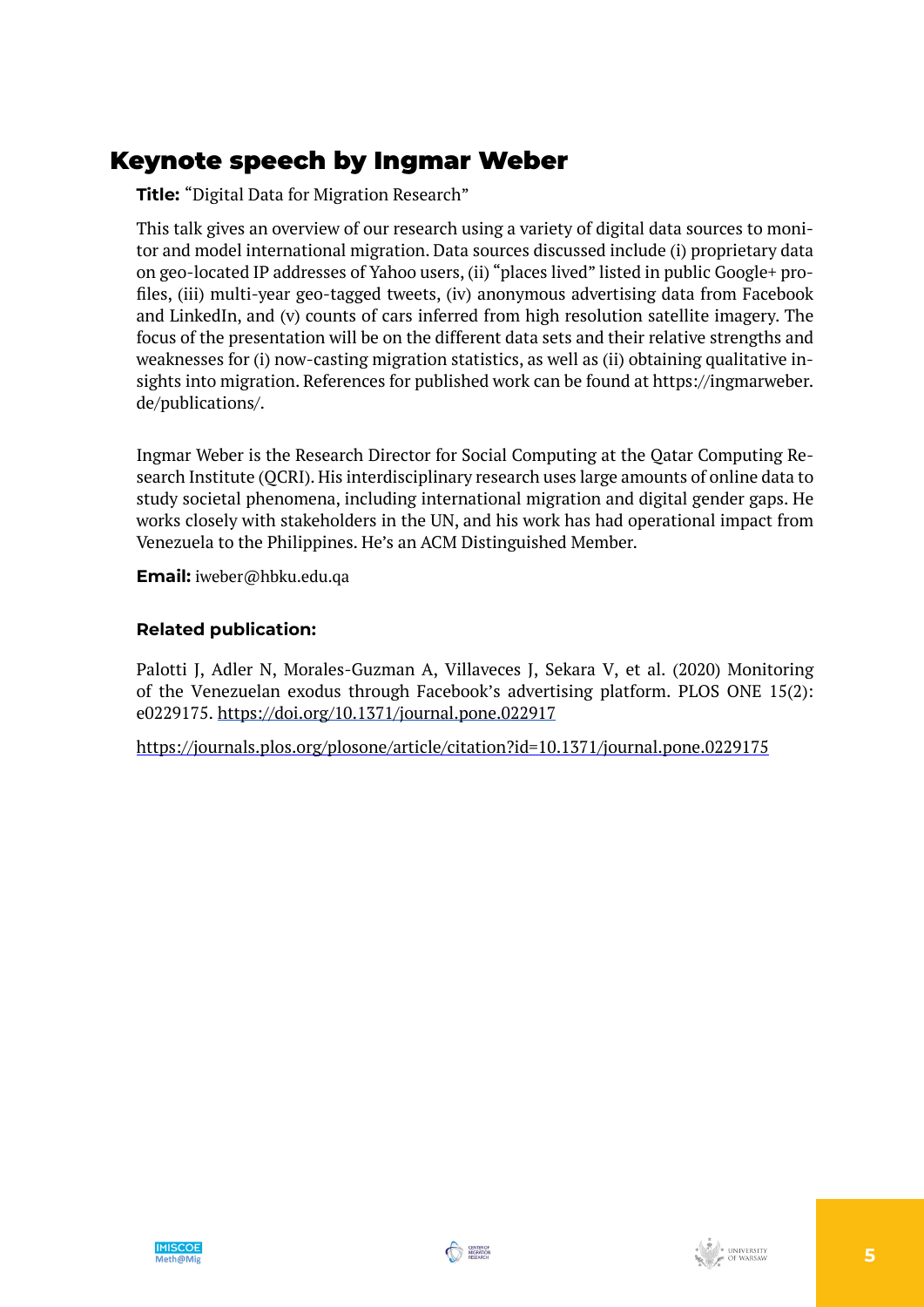## Session 1: Digital traces as data – methodological and ethical reflections

**1. Digitization of migration research methods: promises and pitfalls; Katharina Tittel, Ettore Recchi; KT - Sciences Po and Institut Convergences Migrations, ER - Sciences Po, EUI/MPC and Institut Convergences Migrations**

The digitalization of migration research data and methods can temper shortcomings of traditional approaches –when more detailed or timelier data is needed to better address policy issues, and in emergency situations. Different non-traditional data sources differ significantly in terms of accessibility, information available, populations covered, geographical availability, representativeness bias issues, sensitivity; and in consequence in terms of who they reflect, the mobility events they capture, ethical issues, and their usefulness to provide information relevant for policy purposes. While in relation to issues such as health or the environment, information about mobility events provide key information and the characteristics of who moves may be secondary, in the context of migration, analytical or administrative categories, such as 'migrant', 'foreign worker', 'internally displaced person' or 'refugee', fundamentally shape the interactions between individuals and bureaucratic organizations. That connection is often obscured when computational methods and new data sources are used.

For models to be correctly specified and for estimations to be reliable, in-depth context-specific knowledge about the ways human mobility occurs on the ground as well as knowledge about quickly changing technology use among the populations of interest is fundamental, although difficult and costly to obtain, and has to be constantly updated. Errors or wrong assumptions can lead to misspecification and misinterpretation, particularly sensitive in a context where inaccurate estimates can cause confusion and be fuel for heavily contested public and political discourses. As regards migration, it is crucial that legal-policy definitions and normative frameworks are respected. In reality, the application of "new data science" in the study of migration often fails to take into account the most basic understanding of the topic. The bottom line is that any model of human movement should be carefully tailored to the specific local context. This makes the data collection and analysis process more expensive and less universal than sometimes suggested in relation to new data sources and their usefulness for policy-relevant analysis.

In an unpredictable world, where people move or not move for myriad reasons and these reasons may vary quickly, we encourage researchers to constantly re-assess if what is being measured reflects the social phenomenon that the measurement is intended to assess and to ensure that their analysis does not generate injustice by rendering people visible in ways that are damaging to their rights and freedoms. While visibility to institutions who are seen as potential allies might increase access to resources, defense of rights, and legitimacy and can hence be seen as an ethical imperative, invisibility may serve as a protective shield in the absence of true legal, political and social protection, and in contexts of xenophobic and majoritarian violence. The key here is to try to minimize people's vulnerability in the face of radically unequal power relations. Researchers must be aware that precise, always-on data about individuals, often unobtrusively collected without informed consent, raise several issues concerning privacy and security. Associated risks largely depend on the legal, political, and social situations of the individuals or groups eventually covered by it, the actors handling this data, and their interests."

![](_page_5_Picture_6.jpeg)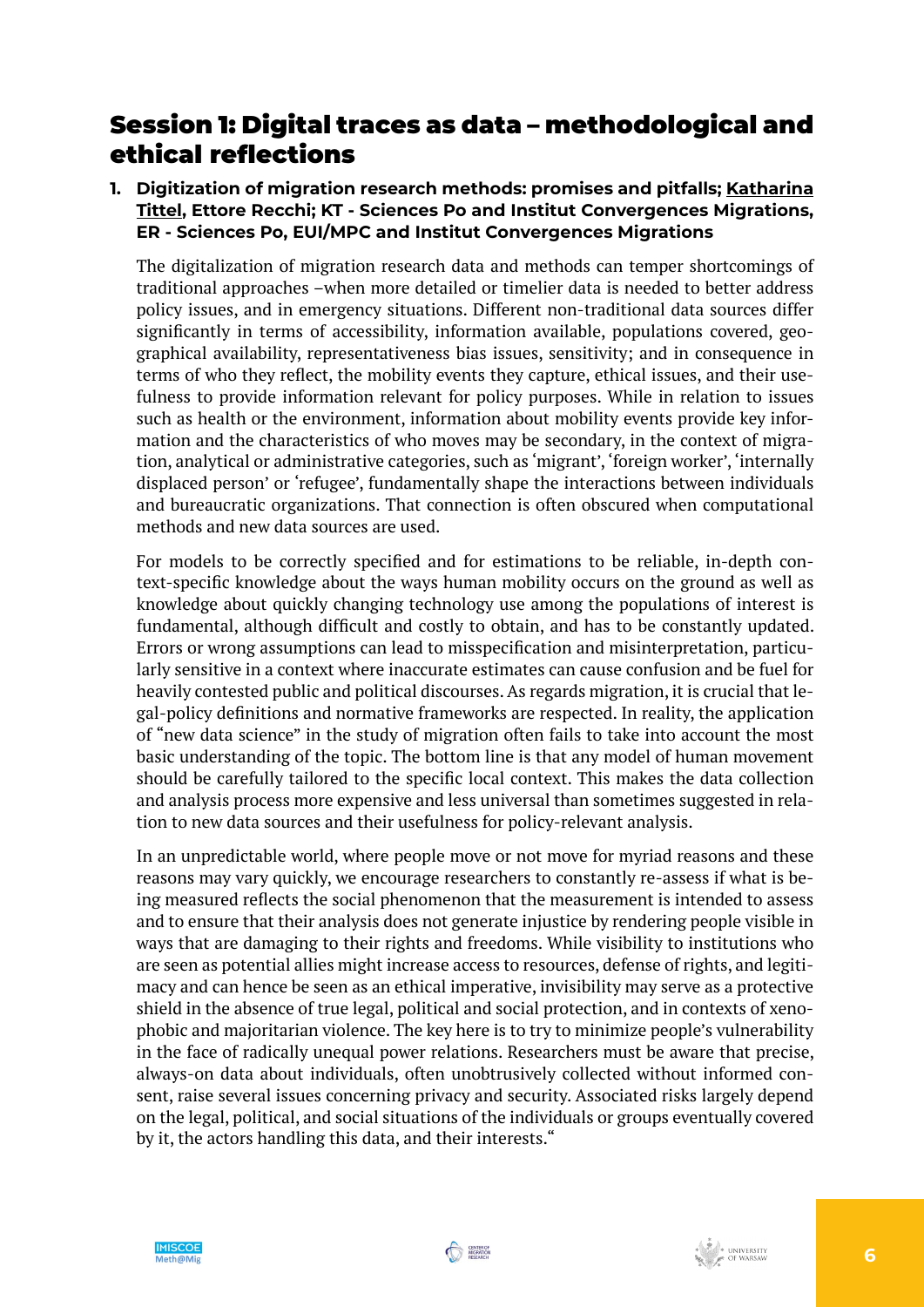## **Speaker's bio:**

**Katharina Tittel** is a PhD candidate in Sociology at Sciences Po (OSC and Medialab). Previously, she worked in a German-Israeli tech startup and did her master's degree at the Paris School of International Affairs. Her work, which is financed by the Institut Convergences Migrations, applies mixed qualitative, quantitative and computational methods to questions of media framing and migration coverage, trying to better understand the collective process through which racialised hierarchies between different groups of migrants are (re-)produced in the (digital) public space. Her research interests include social media, computational social science, social inequalities, and migration. She is particularly interested in the shared challenges posed by power, technology, and democracy. As a volunteer, she is engaged with Utopia56, a humanitarian organization in France working with persons in the situation of exile.

**Email:** [katharina.tittel@sciencespo.fr](mailto:katharina.tittel@sciencespo.fr)

## **2. Data Innovation in Demography, migration and human mobility; Claudio Bosco Sara; Grubanov-Boskovic; Stefano Iacus; Umberto Minora; Sermi Francesco; Spyratos Spyridon; Joint Research Centre (European Commission)**

With the consolidation of the culture of evidence-based policymaking, the availability of data has become central to migration policymakers. Population and housing censuses, population registers, and surveys traditionally represent key data sources for population and social studies. However, these data sources alone do not always keep up with the growing demand for updated and spatially detailed datasets that accurately depict the migration-related phenomena. For this reason, many studies have explored the use of innovative, non-traditional data, including, but not limited to, mobile phones, social media, and satellite data.

This paper aims to contribute to the discussion on the potential of harnessing data innovation in order to advance knowledge and enhance evidence-based policymaking in the areas of demography, migration, and human mobility. For this purpose, the paper reviews over 300 articles and scientific reports, as well as numerous tools, that use one of the following non-traditional data sources for demographic, human mobility, or migration research: social media (Flickr, Twitter, LinkedIn, Reddit and Meta family of apps such as Facebook and Instagram), Internet activity (Web search data, online news), mobile payment apps, mobile phone data, air passenger data, and satellite imagery.

The paper highlights that innovative data is most extensively used to fill in the gaps in traditional population and migration statistics. In comparison to traditional data, the current competitive advantage of innovative data sources lies in their greater geographic and temporal granularity, (near-) real time availability, and their extensive coverage which makes more immediate international comparisons possible. The paper also points out to a growing literature adopting mixed methodologies, based on the integration of traditional with innovative data, to study migration-related phenomena.

Due to the potential to provide (almost) real-time, accurate, and detailed information on population and migration trends and/or related public opinion at different geographical scales, the domains in which data innovation has the largest potential are those of "situational awareness, nowcasting and response" and of "prediction and forecasting". At the same time, the paper finds a limited application of non-traditional data for cause and effect analysis.

![](_page_6_Picture_8.jpeg)

![](_page_6_Picture_9.jpeg)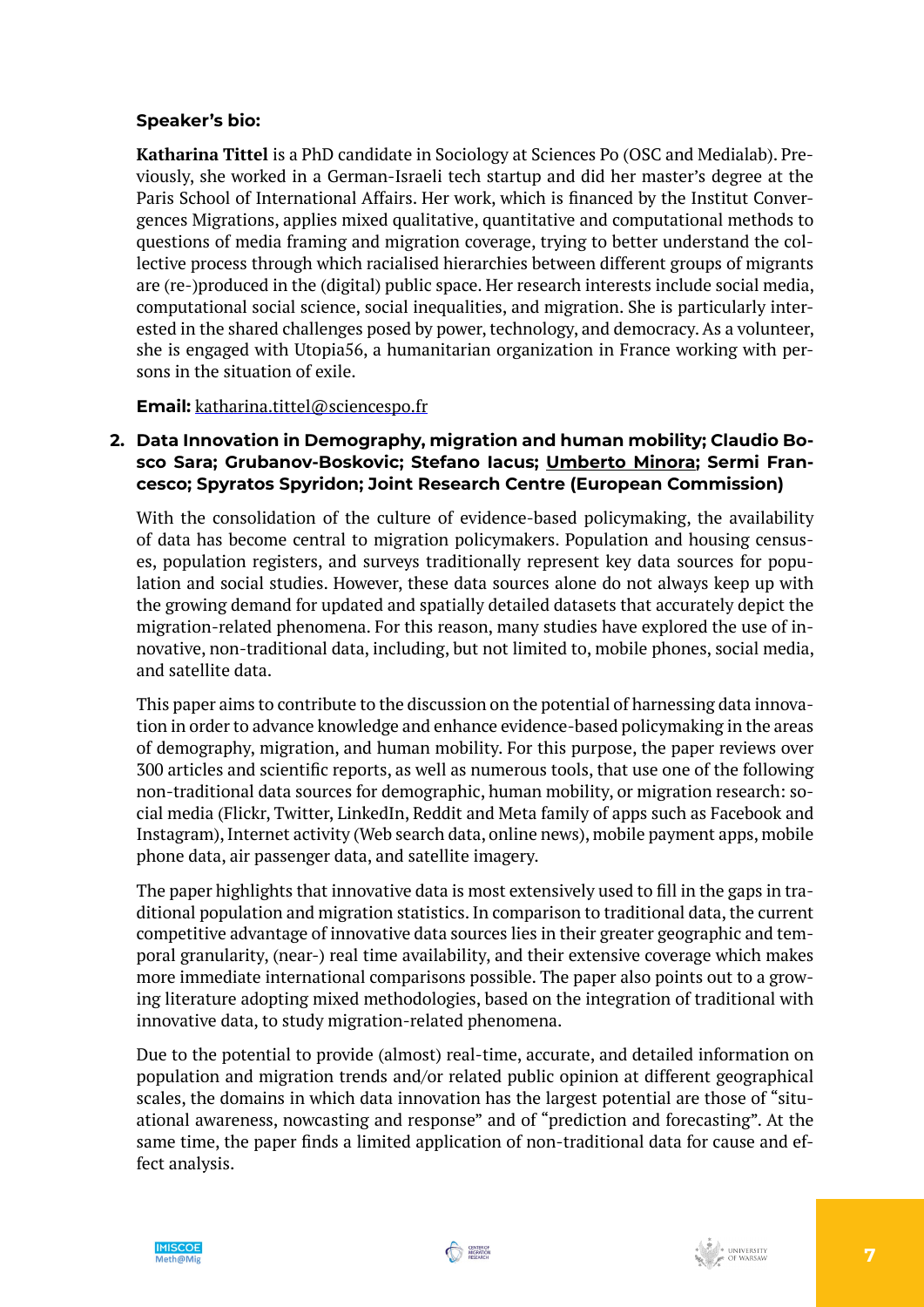The paper shows also that some types of non-traditional data (mobile network operator data and satellite imagery) are potentially mature enough to exit the exploratory stage and enter a phase of systematic use for official statistics and policymaking. However, important challenges (e.g. ethics, privacy, data governance, data quality, bias, data access), still hamper the advent of an actual data innovation transition.

Related publication: Bosco, C., Grubanov-Boskovic, S., Iacus, S., Minora, U., Sermi, F. and Spyratos, S., Data Innovation in Demography, Migration and Human Mobility, EUR 30907 EN, Publications Office of the European Union, Luxembourg, 2022,ISBN 978-92-76- 44518-0 (online),978-92-76-46702-1 (print), doi:10.2760/027157 (online),10.2760/958409 (print), JRC127369.

## **Speaker's bio:**

**Umberto Minora** is a Data Scientist of the European Commission's Joint Research Centre in Varese (Italy). He holds a PhD in Environmental Sciences with a specialization in Geographic Information System and Remote Sensing. He has a sound background in Computer Programming and Big Data analysis. His main research interest involves using Machine Learning techniques on non-traditional data sources (such as mobile network operator or social media) to derive useful insights on Migration and Demography.

**Email:** [umberto.minora@ec.europa.eu](mailto:umberto.minora@ec.europa.eu)

## **3. Ethical considerations in re-using private sector data for migration-related policy: a practitioners' perspective; Niklas Sievers, Elizabeth Griesmer, Marzia Rango, Robert Trigwell; IOM's GMDAC10**

In the information age, more data are produced than ever before. Over the past years, their volume nearly doubled from an estimated 33 zettabytes in 2018 to 71 zettabytes in 2021 – equal to the compound storage of 71 billion 1TB laptops. Until 2025, this amount is expected to grow to a total of 180 zettabytes (Statista, 2021). The exponential increase in data availability and processing capabilities has introduced an array of challenges and opportunities across many policy domains, including migration. The rapidly growing use of innovative data sources in the field of migration – including social media, mobile phone and satellite data, as well as innovative methodologies, such as those based on artificial intelligence (AI) and machine learning – has produced valuable insights that complement traditional data and enhance the understanding of migration-related topics at the local, national, and international levels (Zagheni et al., 2012; Flowminder, 2021; Pötzschke et al., 2017; Rowe et al., forthcoming; Spyratos et al., 2019; Müller et al., 2020; Milano, 2017; Böhme et al., 2020). Looking ahead, several initiatives and discussions are currently developing new guidelines to mitigate the risks and exploit the potential of such ""big data" for policymaking in various fields, including migration and human mobility (UNESCO, 2021; Franklinos et al., 2020; Floridi, 2018). In this effort, it will be critical to ensure the ethical and responsible use of big data at every stage of migration research and policymaking; for instance, Dignum (2018) suggests reflecting about ethics by, in, and for design, covering all aspects of the technological set-up, the analysis, and developers' certifications for using big data sources in migration statistics.

This paper seeks to assess the ethical risks of using new forms of digital data in migration, specifically from a practitioners' perspective. In particular, it outlines how the risks implied of re-using data collected by private sector organisations are (not yet) adequately covered by current standards and practices in this field, and carves out the central ele-

![](_page_7_Picture_9.jpeg)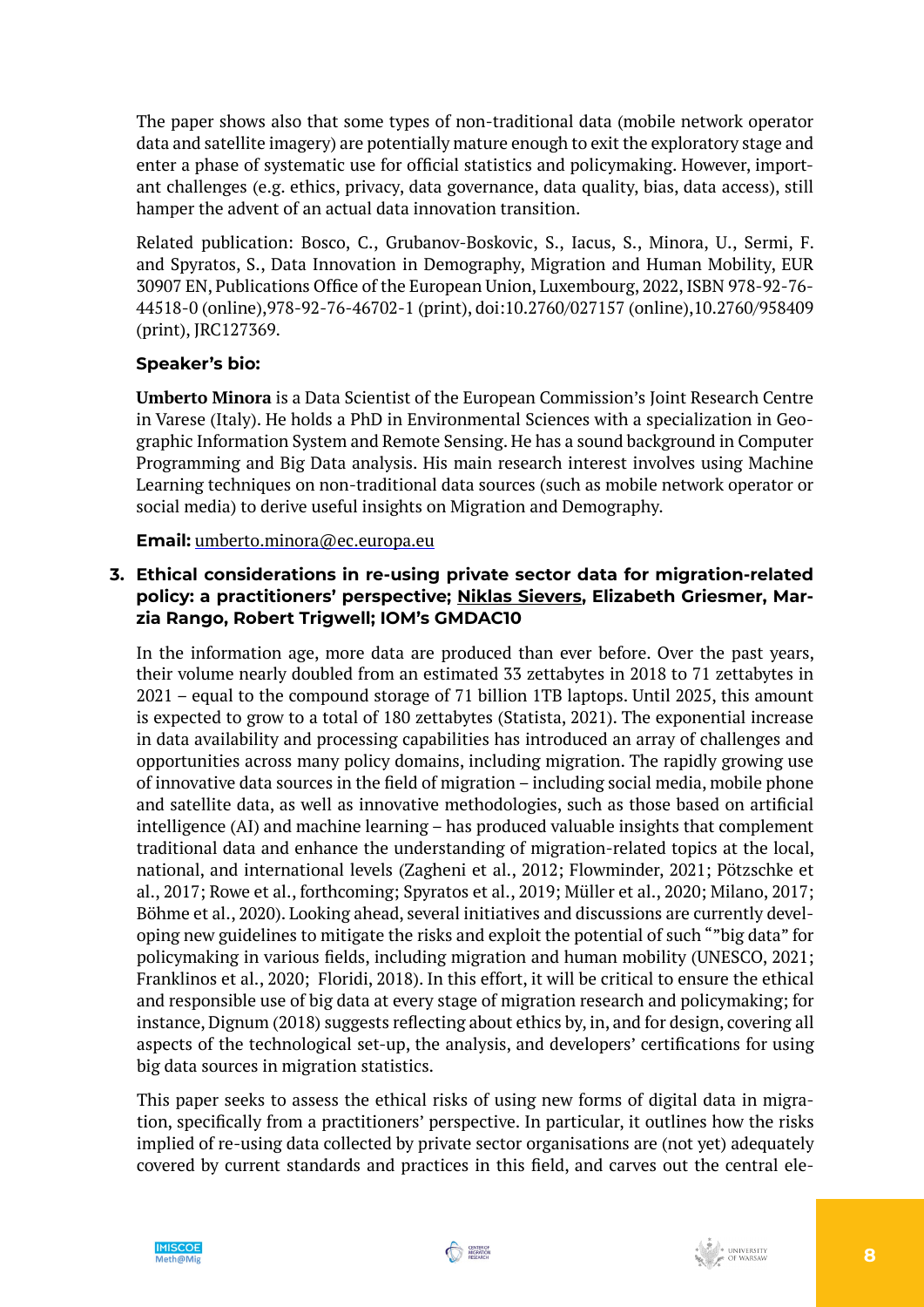ments required in future frameworks to ensure their ethical and responsible use to inform migration policy. Based on this analysis, the paper concludes by underlining the need to develop further guidance and regulatory frameworks, in particular, due to the various risk implications for vulnerable individuals and groups as a consequence of migration-related research using "big data".

## **Speaker's bio:**

**Niklas Sievers** works as Data & Knowledge Officer at IOM's Global Migration Data Analysis Centre (GMDAC) at the intersection of international migration and digitalization. He has contributed to several research and advocacy projects exploring the potentials and challenges of using innovative data sources, tools, and methods to inform migration-related policymaking. Before joining IOM's GMDAC, he has worked in these areas with organizations such as PwC, Refugee Law Clinics, and authorities on the federal and communal levels. He graduated from the London School of Economics and Political Science (LSE) with an MSc in International Migration and Public Policy (top of class), and he holds two B.A. degrees – Political Science and Cultural Studies – from Leuphana University Lueneburg, funded by several scholarships including from the German National Merit Foundation (Studienstiftung) and the German Academic Exchange Service (DAAD).

#### **Email:** nsievers@iom.int

## **4. Who is left behind? Barriers to digital migration research and resulting sampling bias; Mariel McKone Leonard, Ramona Rischke, Zeynep Yanasmayan, Nazli Gökyokus, Banu Tiniç; German Center for Integration and Migration Research**

Increasing uptake of mobile devices and the expanding capabilities of mobile bandwidth alongside improvements in Big Data computing power and communication technology, provide opportunities for researchers to use mobile devices and smartphone technology to reduce respondent and researcher burden and resource requirements, improve longitudinal access and study retention, and even decrease measurement error. Scholars from the migration field have begun exploring the promises of digitisation for enhancing research with mobile and migratory populations, including refugees and economic migrants, and traditional migratory peoples. Studies have shown that migrants use smartphones and apps in their effort to integrate into the host society, including by learning the language of the host country (Bradley et al. 2017; Kukulska-Hulme et al. 2015), maintaining and building social networks (Gillespie et al. 2016; Alam and Imran 2015), and accessing occupational and employment opportunities (Alam and Imran 2015).

However, as migration researchers increasingly adopt the use of these technologies, some individuals and groups will be excluded, either due to concerns about data privacy and security, while others are excluded due to a lack of skills or comfort of use (the so-called "digital divide"; Hargittai (2002). Bloch (1999, 2007) found that many refugees do not trust the anonymity of surveys or data protection measures due to previous experiences of persecution. This may cause them to respond to questions in a biased way (Zimbalist 2018; Tannenberg 2017; Schulte von Drach 2016), or to decline to participate in digital data collection completely. For example, in a 2017 study with 529 refugees in in three districts of southwest Germany, Keusch et al. (2019) found that 20% of the original sample agreed to participate in mobile web surveys, but this participation was highly selective along important covariates (country of origin, education, reading proficiency, Internet use). Fur-

![](_page_8_Picture_8.jpeg)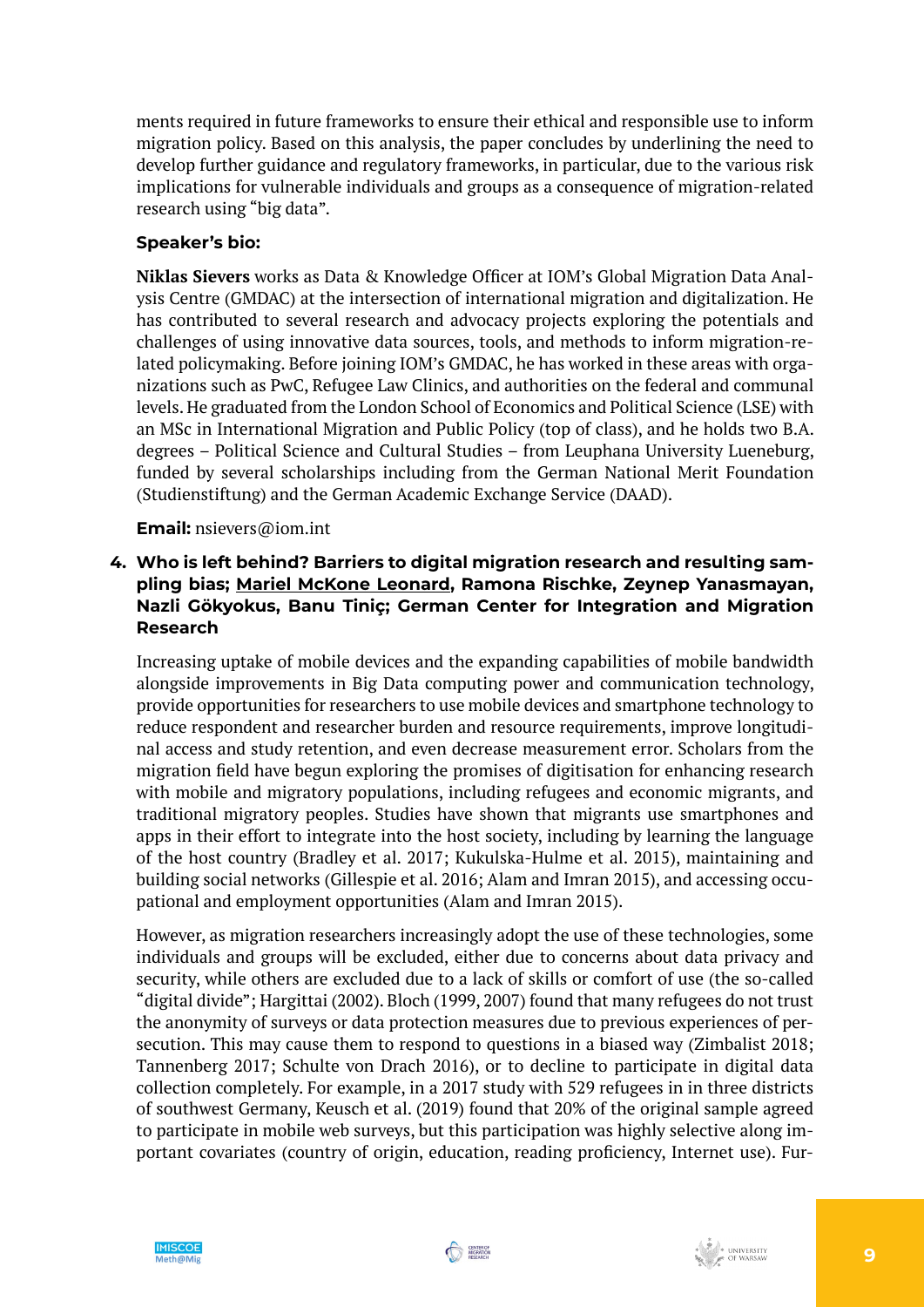thermore, the authors found that willingness and ability to download and install a research app was rather small (approximately 5%) compared to willingness among the general population (Keusch et al. 2019). Researchers must address nonparticipation, due to possible consequences for sampling bias, measurement error, and exclusion of all groups.

In this paper, we consider several barriers migrants face to participation in digital research. Drawing on two surveys of Syrian and Afghan refugees in Turkey, we explore who among our respondents do and do not have digital access, including broadband, smartphones, and mobile data. We also consider the willingness of our respondents to share technological identifiers – such as mobile phone numbers and communication application usernames – with researchers for longitudinal follow-up. In addition to contributing to our general understanding of sampling bias and representativeness in digital device-enabled migration studies, the results of our pilot study will inform decisions about the viability of future studies of these refugee populations. In particular, we anticipate our findings will influence our future project plans and resource allocations with regard to sampling method (such as respondent-driven sampling or location sampling), as well as mode choices (such as face-to-face or mobile web)."

## **Speaker's bio:**

**Mariel McKone Leonard** is a postdoctoral fellow at DeZIM in the Cluster for Data, Methods, and Monitoring since October 2020. A trained survey methodologist, her main areas of research are methods of sampling hard-to-survey groups and reducing measurement error in studies of sensitive topics. Prior to moving to Germany, Dr. Leonard worked at Westat, supporting the design and testing of surveys.

Dr. Leonard studied political science at the College of William and Mary and Georgetown University. In 2020, she received her doctorate from the Graduate School of Economic and Social Sciences at the University of Mannheim. Her dissertation focused on measurement error in identification of honour killings worldwide. Work from her dissertation has been referenced as evidence by the Independent Inquiry into Child Sexual Abuse in the United Kingdom.

**Email:** [mckone-leonard@dezim-institut.de](mailto:mckone-leonard@dezim-institut.de)

## **5. Using Google Trends to study public opinion towards immigration; Álvaro Mariscal-de-Gante, Sebastian Rinken; Institute for Advanced Social Studies, Spanish Research Council (IESA-CSIC)**

Digitalization has brought promising benefits to social science research, yet also entails some new methodological challenges. Whilst surveys are purposefully designed by researchers to suit their studies' objectives, online data is user-generated and messy, thus requiring potentially burdensome repurposing to meet scholarly standards and goals which those "found" data were not originally supposed to pursue. Moreover, online and offline behavior are arguably far from equivalent: for instance, respondents commonly recognize having searched for sensitive content they would not be willing to share with others (Conti & Sobiesk, 2007). Hence, methodological approaches must not only account for different data types and related measurement issues, but also for distinctive behaviors or attitudes. This paper, which relates to the first author's PhD project, aims to assess the characteristics of Google Trends data with a view to studying attitudes towards immigrants and immigration (ATII).

![](_page_9_Picture_8.jpeg)

![](_page_9_Picture_9.jpeg)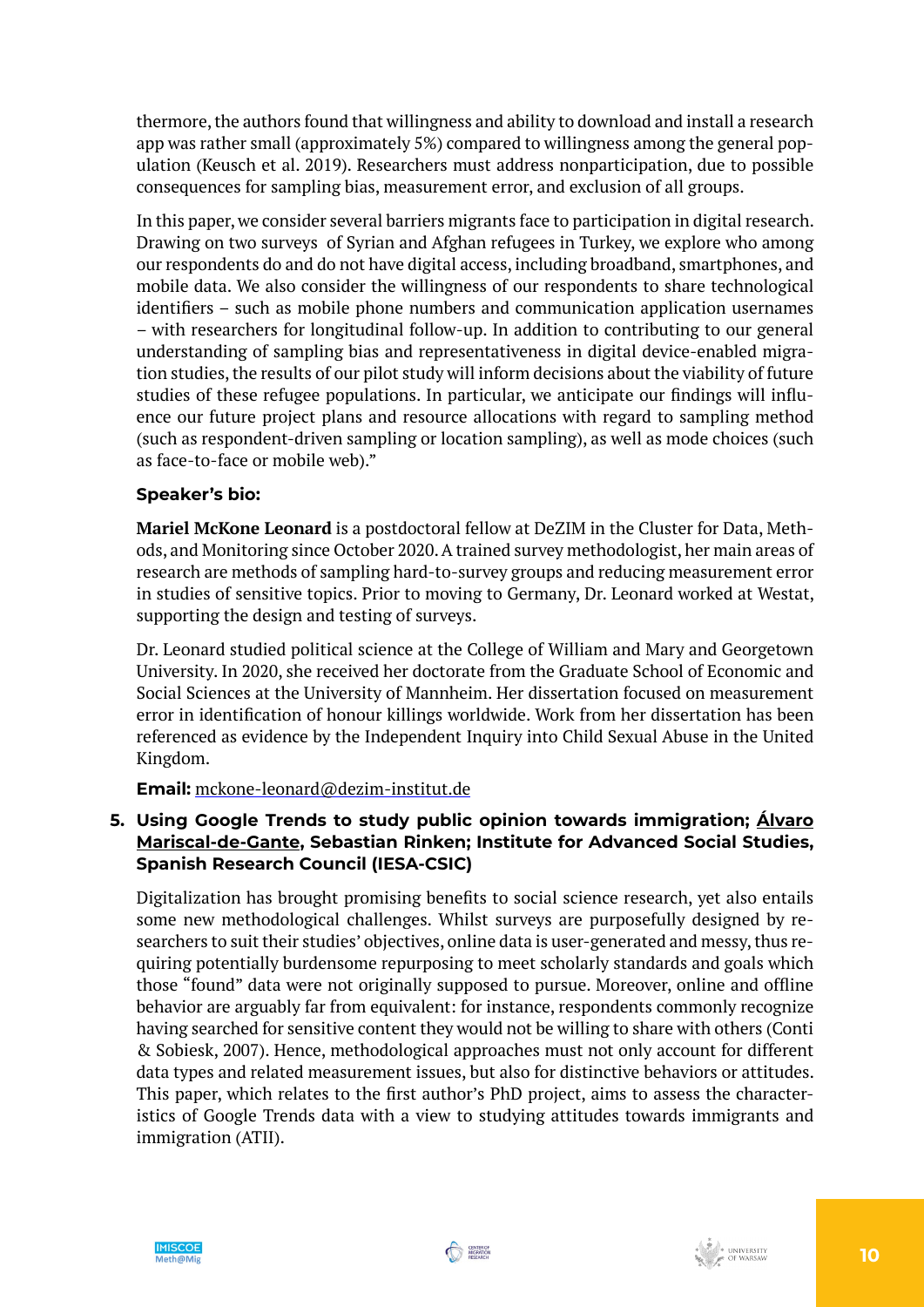Google Trends is an easy-to-use tool which visualizes the relative frequencies, across costumizable time frames, of up to five search query terms in national and subnational areas. This data has been successfully used to study unemployment, consumption and voting behaviour, detecting significant correlations between search query data and more traditional sources, such as surveys or administrative data (e.g., Stephens-Davidowitz, 2014; Jun et al., 2018; Corbi & Picchetti, 2020).A plausible relationship of search queries with discernible motivations is rather easy to identify in those cases: an online job search arguably implies readiness to take up employment. Analogously, if someone takes the trouble to run a search for "immigration" (or related concepts) there must be a stimulus significant enough to trigger this initiative, meaning an interest or concern about the topic: unlike answering survey questions, running an online search is a pro-active endeavour. However, beyond the intuitive link between search term frequency and issue salience, it is quite challenging to characterize the relationship between search queries and attitudes. Firstly, it is uncertain whether online searches express well-established attitudes, or rather play a role in the process of attitude formation. Secondly, it is also unclear to what extent unfavorable ATII are revealed by hate speech jargon and/or derogatory search terms.

As mentioned, a common practice to address such uncertainties is to probe for significant correlations between online search data and "validation" data: survey or administrative indicators are usually used as gold standard. However, there are numerous flaws to that strategy. For starters, surveys are known to be affected by reactivity issues (e.g., social desirability bias, context effect, interviewer effect) which arguably do not influence user-generated data. For their part, the latter may suffer from selectivity bias and are affected by platform effects, i.e., the formative impact of the interface design on the data obtained (e.g., Google search queries vs. Facebook posts).

Regarding the use of Google Trends data to study ATII, we strive to address key issues regarding both internal and external consistency. What type of information on immigration attitudes can we expect from Google search data? Is the "gold standard" strategy of external validation viable in this realm? What role might Google Trends data play in the methodological toolbox of ATII scholars?"

## **Speaker's bio:**

Álvaro **Mariscal de Gante Martín** works as a Phd candidate at IESA-CSIC. He studied Sociology and Political Sciences at the Universidad Pablo de Olavide (Seville) and holds a master's degree in Equality and Gender.Álvaro has collaborated in several research projects, and, in 2019, he received the Universidad Pablo de Olavide prize for the best academic performance (Sociology, 2019/2020). He is currently working on his Phd on potential and limitations of big data to study negative attitudes towards immigration and immigrants and, since 2018, he participates in a project financed by the Spanish Government titled "Explaining Positive Attitudes towards Immigrants in Spain" (Explicando Actitudes Sosegadas hacia los Inmigrantes en España, EASIE).

#### **Email:** amariscal@iesa.csic.es

![](_page_10_Picture_7.jpeg)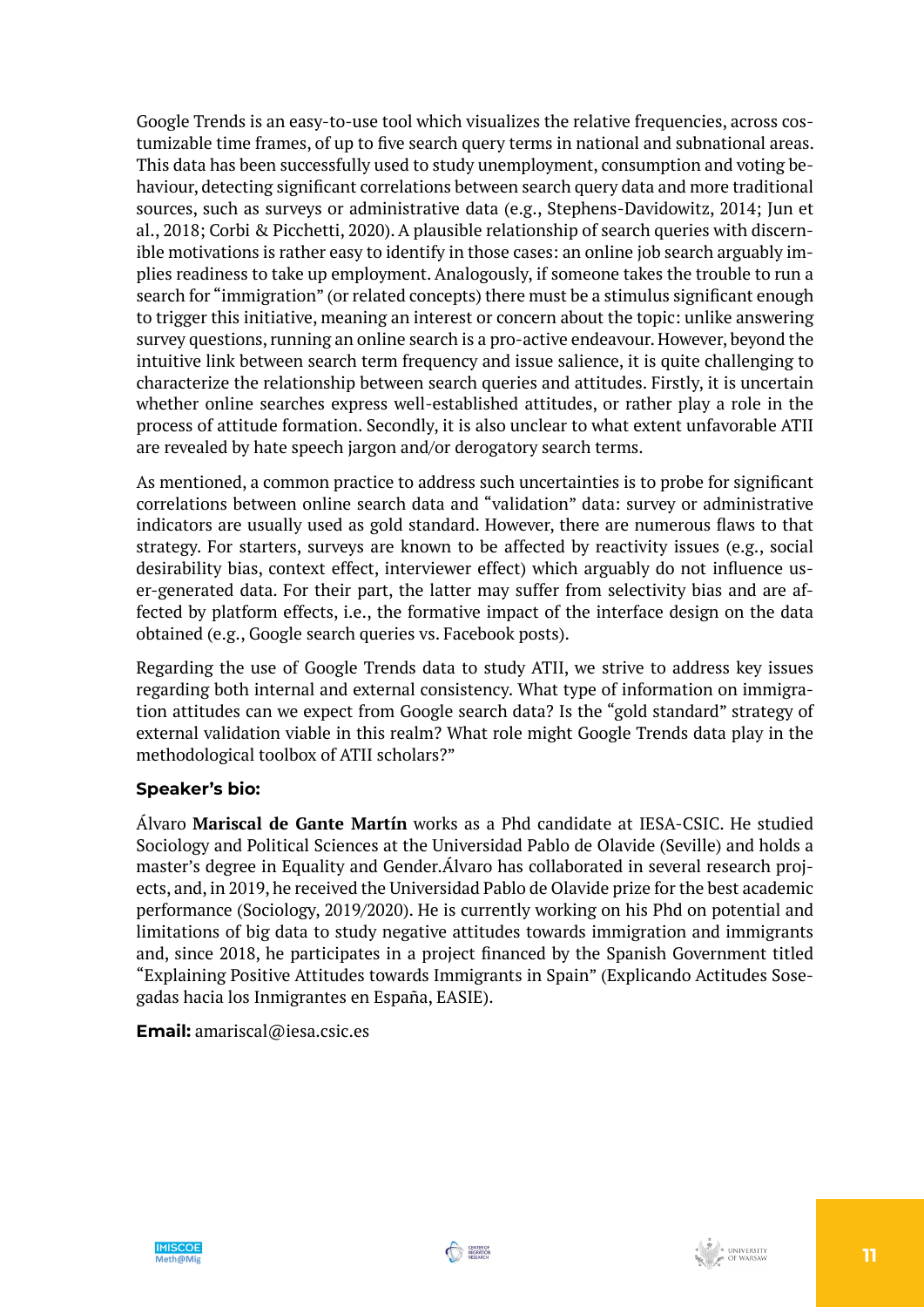## Session 2 Mixing and/or combining – new considerations for the digital era

## **1. Use of non-traditional data sources to nowcast migration trends through Artificial Intelligence technologies; Diletta Goglia; University of Pisa**

Our work describes the use of non-traditional data sources (including social Big Data, such as online social networks), a new multi-feature dataset and a new measure that could significantly contribute to the study of migration and to forecast emerging trends using Artificial Intelligence technologies.

This approach is intended to find an alternative methodology to ultimately answer open questions about the human mobility framework (i.e., nowcasting flows and stocks, studying integration of multiple sources and knowledge and investigating migration drivers).

For this purpose, we provide the Multi-aspect Integrated Migration Indicators (MIMI) dataset that we built by integrating official data about bidirectional human mobility (traditional flow and stock data) with multidisciplinary features and original indicators, including the Facebook Social Connectedness Index (SCI), which measures the relative probability that two individuals across two countries are friends with each other on Facebook. The inclusion of SCI in the dataset enables it to be exploited as a non-traditional way to describe, understand and nowcast international migration.

We introduced a new indicator, the Bidirectional Migration Probability (BMP) index, which considers both the inflows and outflows shared by two countries and measures the relative probability of a person to be a migrant from country i to j and vice versa. BMP allows to portray and predict bilateral migration trends relying on the intensity of social networking, since it shows significant correlations with SCI.

We believe BMP, SCI and our integrated dataset can be employed to study migration drivers, along with other traditionally used measures, through Machine Learning techniques, so that to link and combine the statistical and computational study of migration phenomenon with interdisciplinary perspectives. Indeed, the knowledge combined in the dataset is designed to develop a ML model able to extract novel information, analyse patterns and, from the strength of Facebook connectivity, nowcast and forecast both present and future bilateral migration trends.

The long-term perspective of our research is to build trustworthy and reliable predictions for future changing by using new ways of measuring and characterizing international migration, as well as advanced technologies such as Artificial Neural Networks.

Related publication: Goglia, Diletta. "Multi-aspect Integrated Migration Indicators (MIMI) Dataset". Zenodo, March 15, 2022. https://doi.org/10.5281/zenodo.6360651.

#### **Speaker's bio:**

**Diletta Goglia** is currently a student of the Master of Science in Artificial Intelligence at University of Pisa. She previously received her Bachelor's degree in 2019 with the highest marks in Digital Humanities, where she focused on studying multidisciplinary applications of Computer Science. She won a position as researcher in Machine Learning and Big Data Science for migration studies and predictions at HumMingBird - Horizon 2020 EU

![](_page_11_Picture_12.jpeg)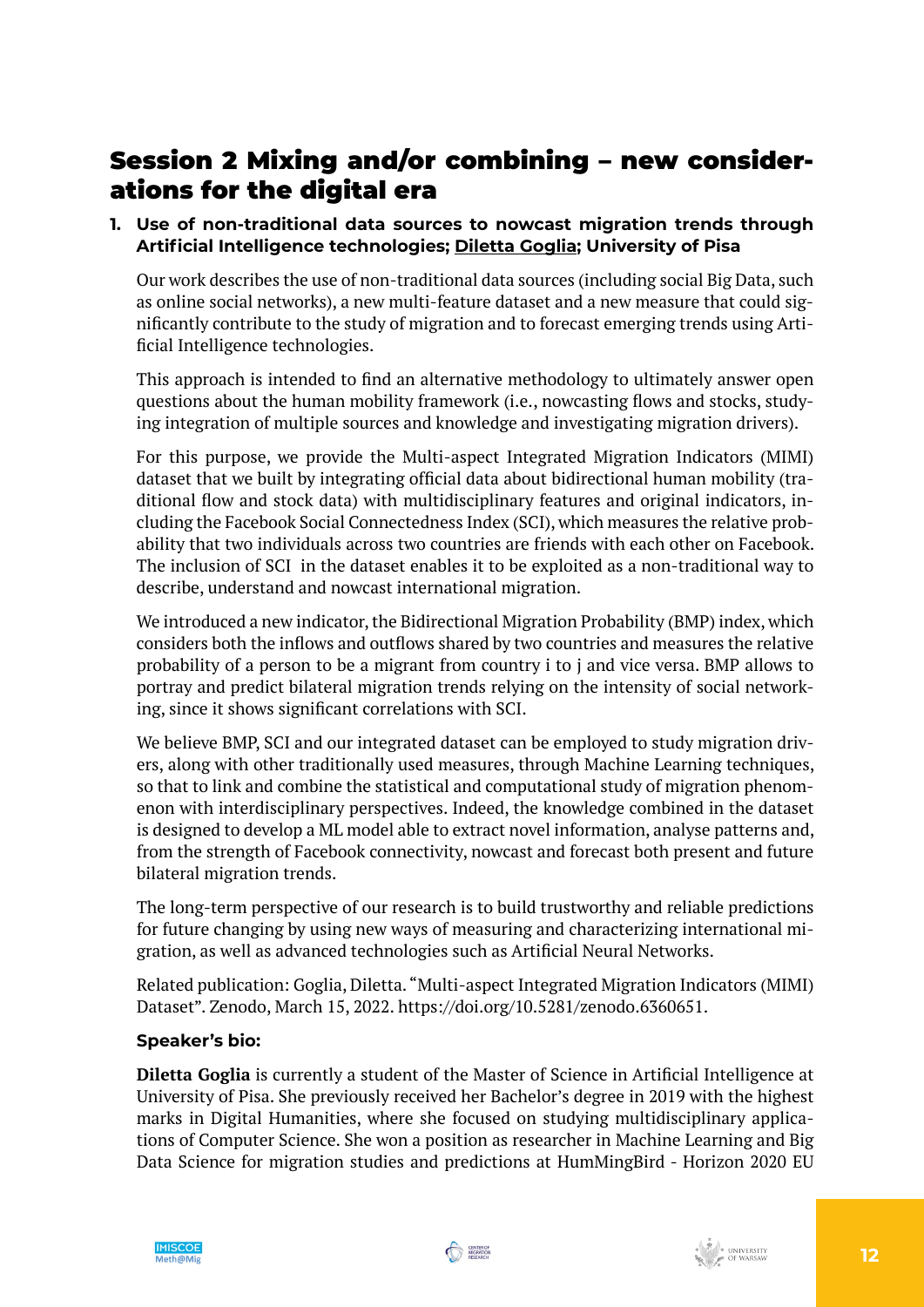project. She currently deals with the use of non-traditional sources of data (in particular, social Big Data) to understand and forecast international migration emerging trends. Her research interests lie in the area of Data Mining & Analysis, Computational Social Science, Deep Learning, Neural Models and AI ethics.

**Email:** d.goglia@studenti.unipi.it

## **2. From aspiration to action: estimating refugee's capability to migrate; Haodong Qi - Malmo University, Tuba Bircan - Universiteit Brussel**

Migration is a selective process; not all desired migratory movements can be realized. While, in 2010, about 14% people around the globe expressed their intentions to migrate (Carling and Schewel, 2018), the actual migrant stock only constitutes 3.17% of the world's population (IOM, 2020). However, there has been very limited empirical research on how migrants are (self-)selected along the migratory process. In this paper, we seek to examine refugees' capability to realize their desired migratory movements.

Building upon an emerging literature (Böhme, et al., 2020; Wanner, 2020; Carammia, et al., 2022), this paper uses Google search data to quantify migration intentions. By combining Google-based migration intentions and EUROSTAT statistics on asylum applications, we estimate the capability to migrate. Our key finding suggests that refugees' capability to migrate tend to increase with aspirations in a nonlinear fashion. The convex capability curve sheds light on the complexity of migration systems, in which the causal factors are likely to interact nonlinearly, and their respective effect sizes may differ between contexts and vary over time and space (De Haas, et al., 2019).

## **Speaker's bio:**

**Haodong Qi** is an economic demographer well-versed in statistics and machine learning for social research. He is a research fellow at Malmö Institute for Studies of Migration, Diversity and Welfare, as well as a research affiliate at Stockholm University Demography Unit. He is also an associate editor for the Nordic Journal of Migration Research. Haodong is currently working as a work package leader within the HumMingBird Project (Enhanced Migration Measures from A Multidimensional Perspective) funded by European Commission's Horizon 2020 Framework Programme.

**Email:** haodong.qi@mau.se

## **3. Mixed-Method in Migration Studies: From Big Data to Small Data; Izabela Grabowska, Agata Jastrzebowska, Karol Chlasta, Dominika Winogrodzka, Ivanna Kyliushyk; Kozminski University**

The mixed-method approach is a "sweet spot" of migration studies on the juncture not only between qualitative and quantitative methods but also in the interplay between: Big Data, Middle Data and Small Data. In this paper we would like to present a dialogue between: (1) Big Data analysis of Facebook and Twitter to enquire into "new" migrant selectivity connected to personality traits; (3) an international comparative survey with design studying psychological, human and social capitals patterned by migration; (4) multi-sited ethnography involving asynchronous interviews with a special focus on return migrants and their ethnographic life spaces in Poland and Ukraine. The paper is based on the following methodological rules (Layder 1998): (1) the variegated nature of social reality; (2) a plural knowledge base to maximize understanding and explanatory power; (3) methodological pluralism, with various sets of techniques and protocols; (4) accommodation of

![](_page_12_Picture_10.jpeg)

![](_page_12_Picture_11.jpeg)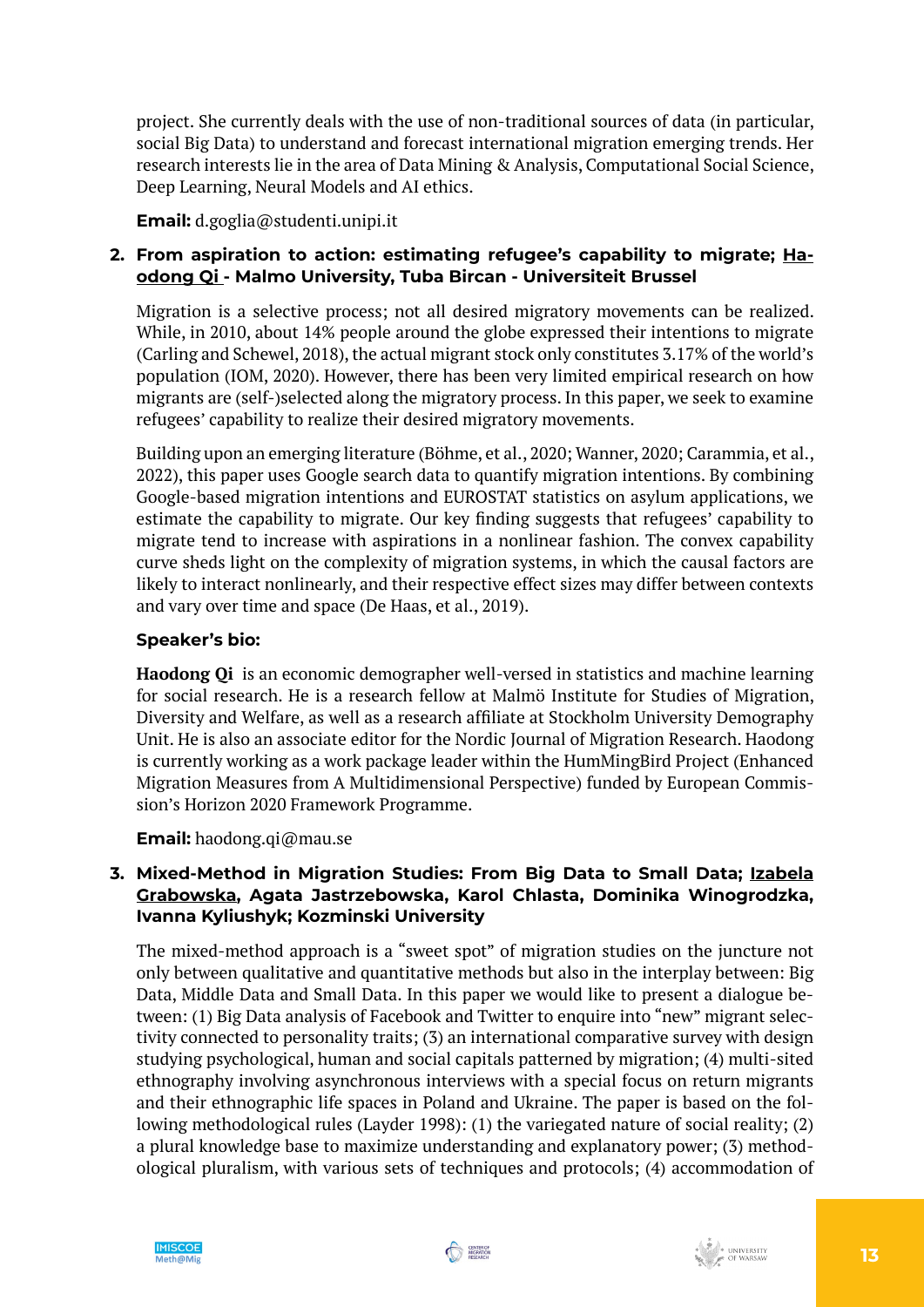diverse approaches without abandoning the systematic method. The paper is based on the project BigMig: Digital and Non-digital Traces of Migrants and Human Capacities.

## **Speaker's bio:**

**Izabela Grabowska is** sociologist and economist; full professor of social sciences; 2016- 2021 director of Interdisciplinary Doctoral School of SWPS University of Social Sciences and Humanities in Poland; 2002-2019 Research Fellow at the Centre of Migration Research in Warsaw; 2008-2019 member of IMISCOE Executive Board and Board of Directors; former national expert of the European Commission in ESCO (Classification of European Skills, Competences, Qualifications and Occupations) and European Mobility Partnership; publishes in highly impact factor journals, e.g.: Work, Employment and Society, Journal of Ethnic Studies, Europe-Asia Studies, International Migration; author of Movers and Stayers: Migration, Mobility and Skills (Lang 2016), co-author of research monograph: The Impact of Migration on Poland: EU Mobility and Social Change (with White, Kaczmarczyk and Slany, UCL Press 2018) and Migrants as Agents of Change (with Garapich, Jazwinska and Radziwinowiczowna, Palgrave Macmillan 2017); co-editor of Mobility in Transition. Migration Patterns After EU Enlargement (Amsterdam University Press 2013). She has led research projects on: migrants' careers, social remittances, peer-groups & migration (ended in 2020), life courses of young migrants & Brexit (ends in 2021), migrant liquid integration (H2020 MIMY, in progress, ends in 2023). She is active in building international research consortia in EU Framework Programs and bilateral schemes.

**Email:** igrabowska@kozminski.edu.pl

## **4. A computational study of indian migration to Europe through a transnational, gender lens: a methodological intervention; Niveditta, Mayurakshi Chaudhuri, Chiranjoy Chattopadhyay; IIT Jodhpur**

The digital turn of the 21st century has offered new spaces for humankind to investigate culturally the construction of techniques and technologies across academic disciplines. In the context of migration research, the last few decades have witnessed an exponential growth in literature on the diverse forms, practices, and politics of migration to illuminate the economic, demographic, geopolitical, and cultural dynamics of movements. However, much of the existing research has concentrated disproportionately on understanding large-scale movements (such as those which could be deciphered from decadal Census data) and has largely ignored the various nuances that operate in intra- migration trajectories. While human movement has been a constant factor in human history, yet data to track mobility is significantly scarce. ""Big data"" or ""digital trace data"" has developed as a new form of migration measurement to supplement ""conventional"" census, administrative, and survey data. International migration is expected to rise further as the world gets more interconnected. Governments throughout the globe are engaged in forecasting future migration patterns and understanding the reasons for migration to plan, distribute funding, recruit workers and students, employ remittances, ease migrant integration, and control public opinion, among other things. Moreover, much of the existing research discusses the various quantitative aspects of migration. Still, it overlooks one or more of the policies mentioned above from a computational angle keeping in mind a sustainable development goal.

The proposed research will address this lacuna in scholarship by bringing into the conversation a computational understanding of migration using a transnational gender lens. As

![](_page_13_Picture_7.jpeg)

![](_page_13_Picture_8.jpeg)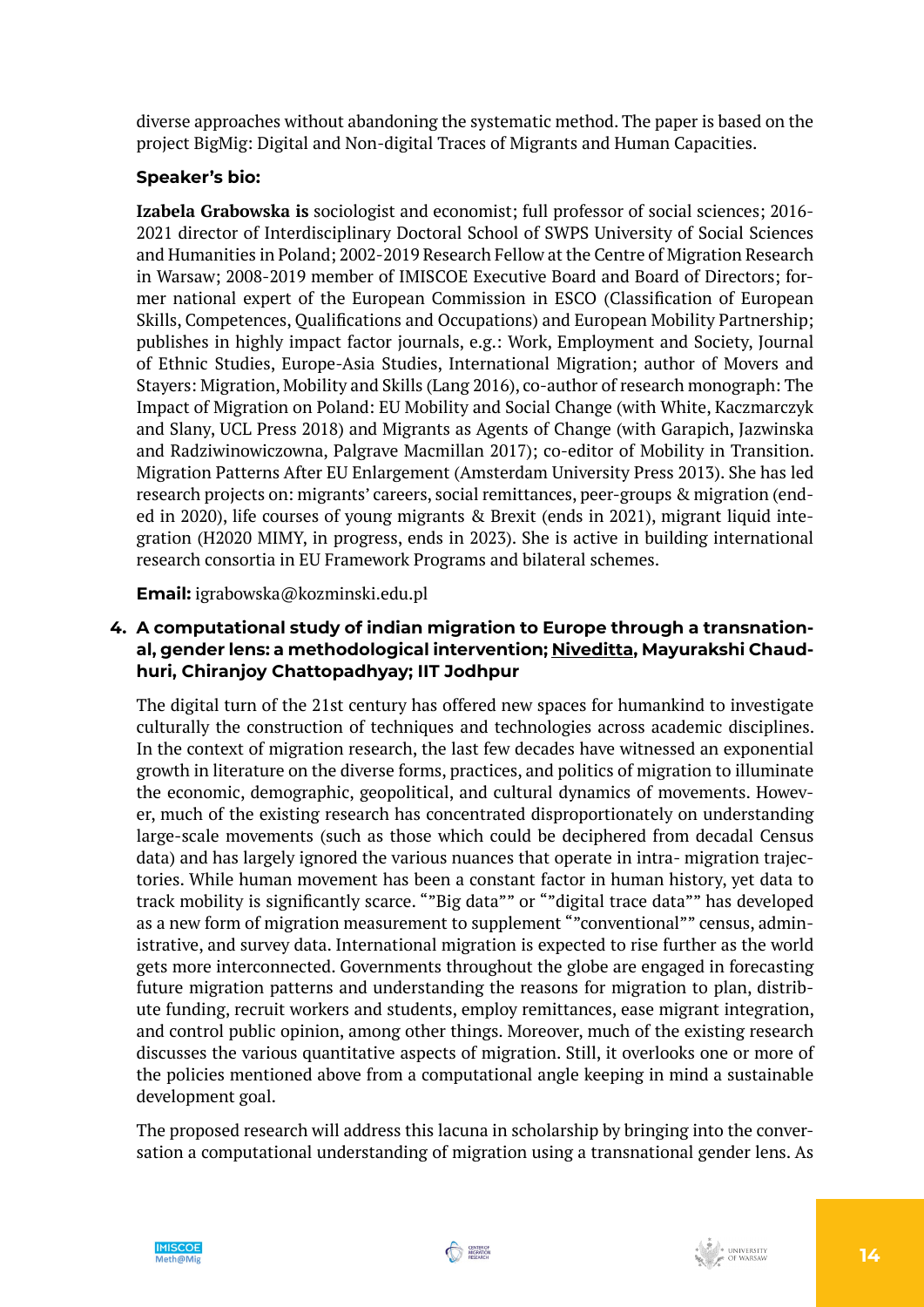a theoretical framework, we acknowledge the fluid nature of 'gender' (as opposed to static 'sex-roles' that conventionally had been used in early migration literature), and we particularly use this fluid lens to focus on gender dynamics of contemporary family constellations of Indian migrants to Europe. In this proposed research, we offer a mixed-method approach using both primary data in the form of ethnography and secondary data using social media platforms such as Facebook and Twitter. We intend to adopt a Grounded Theory approach to acquire and analyze our primary data and simultaneously engage in quantitative and computational understanding. An emerging field of inquiry, research on social media brings to the fore the various negotiations across transnational social spaces, albeit virtually. Using social media trace data as a digital substitute, this research aims to offer a new understanding of transnational relations and networks in digital spaces. In this research, we acknowledge the fluidity of digital spaces and the data that it provides. In this study, we propose using the digital trace data derived from Indian migrants to European countries in the last decade, from 2011 to 2021, and offer avenues to explore longitudinal, comparative understandings of similar dynamics. We propose approaching this study by designing a graph-based migration network and applying social network analysis to observe patterns and find hidden insights to contribute to more effective migration-oriented policy-building.

## **Speaker's bio:**

Ms. **Niveditta** is currently pursuing an M.Tech-Ph.D. dual degree at the Department of Computer Science and Engineering, at the Indian Institute of Technology Jodhpur, Rajasthan, India. She is a Junior Research Fellow, working under the guidance of Dr. Mayurakshi Chaudhuri and Dr. Chiranjoy Chattopadhyay. Her current research interests include the interdisciplinary area of Digital Humanities, particularly in the domain of Gender Studies, Migration and Mobility, and Social Network Analysis. Ms. Niveditta is also an active member of Women in Technology International (WITI), a leading organization for the advancement and inclusion of women in business and technology. She is a holder of the Leighton Carolyn Scholarship, awarded in June 2021, as a female student in the tech, from the Asian-Pacific (APAC) region. Niveditta has served as an associate software developer with GlobalLogic, a Hitachi Group product engineering company, based out of Noida, India, where her primary responsibility was as a database developer of a leading US-based property-technology client of GlobalLogic. She also takes interest in application-based projects that integrate Computer Vision, Natural Language Processing, and Deep Learning.

#### **Email:** niveditta.2@iitj.ac.in

## **5. Integration online and offline spaces: self-organisational practices of Russian-speaking female migrants in Poland. Reflection on challenges in doing virtual ethnography; Kseniya Homel; Center of Migration Research (University of Warsaw)**

Spatially dispersed and with different migratory experiences female migrants communicate to share practical information, to help each-other overcome daily challenges, to reduce social alienation and the feeling of loneliness, to find new friends or business partners, and, finally, to boost self-esteem and self- confidence. Their forms of self-organisation bind online and offline contexts. To reach each other, women form groups on social media and maintain contact online. From online conversations they move to faceto- face meetings. Some of them arrange local picnics, "women-only" evenings with beauty rituals or regular Sunday brunches, others decide to establish more formalised clubs or

![](_page_14_Picture_7.jpeg)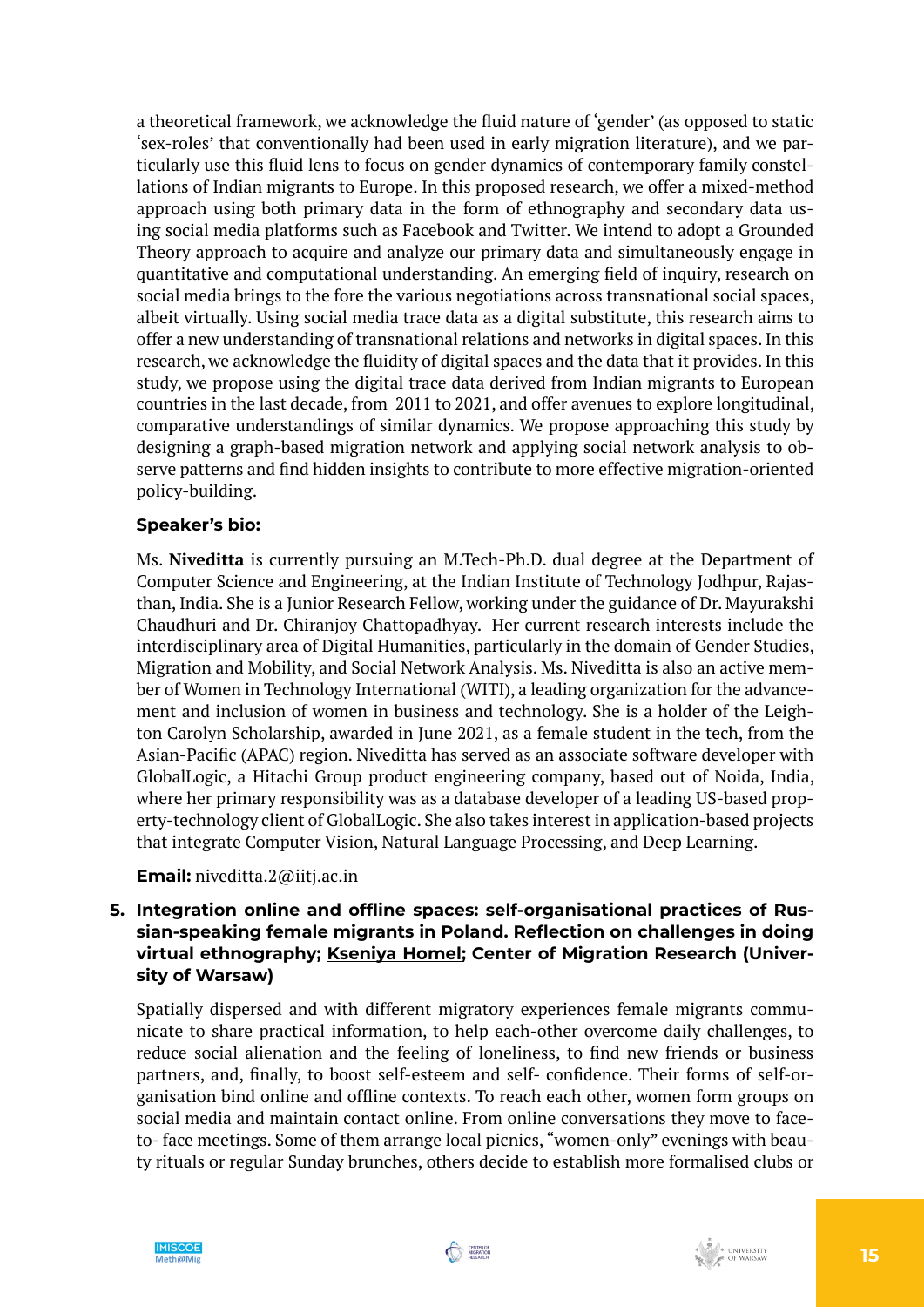social associations. Nevertheless, embedded in economic, social and institutional contexts of migrant and broader social environment, their self-organisation activities remain constrained. Less formal and more formalised organisational models reveal social processes within and beyond migrant communities, while underrepresented groups challenge perpetuated neo-liberal and masculinised constructs of social visibility and self-organisation. The research of female migrant self-organisational practices gives the evidence that women create virtual and offline places of meaningful interactions. Both contexts are interlinked and it is important to understand online communication rather as a complementary social phenomenon of migrant community-building process than "detached from the rest of the migratory experience" (Gius 2019). The research aimed to grasp the mutual penetration of these forms of interaction.

Mixed qualitative methods have been applied in aim to answer the research questions, achieve mulit-angiel view on self-organisation and social networking, aim to achieve deeper comprehension of social dynamics within and beyond migrant communities. The research was partly based on virtual ethnography and included e-contents analyses and participant observation of online communication on social media (closed Facebook groups and Instagram profiles).

Application of virtual ethnography allowed to take a closer look at the inner world of social interactions of a particular group. Focus on the closed Facebook groups allowed to better understand the mundane context of challenges, experience, needs of migrant women and the infrastructure of transnational network (ex. Poland-Ukraine, Belarus-Ukraine etc.). Nevertheless the application of online research presents a range of challenges. One of them is the amount of material and difficulties related to the appearance of updated posts and comments. In my research the e-content analyses was limited to selected entries: posts tagged (#meeting) and the usage of filters within the group. The second challange is related to the non-textual context (emojies, pictures, gifs). For the purpose of the research the analyses was limited only to textual entries, although non-textual context might be important. Also, what might effect the results of the research, is that Facebook groups are moderated and are based on internal rules. The role of the group moderator and his/ her position in the virtual community should be taken into consideration. Finally, a contentious issue of ethics of the online research rises equations of how to gather and process the data.

#### **Speaker's bio:**

**Kseniya Homel** is a doctoral candidate, Institute of Applied Social Science, University of Warsaw, researcher at the Centre of Migration Research (University of Warsaw) and at the Institute of Public Affairs. Research interests include issues of social activity of migrant women, their participation in the life of the host society, forms of self-organization and agency manifested in formal organizations and informal social networks, the mechanisms of support networks in areas where there are no systemic solutions from the state and the mainstream society.

#### **Email:** kseniahomel@uw.edu.pl

![](_page_15_Picture_7.jpeg)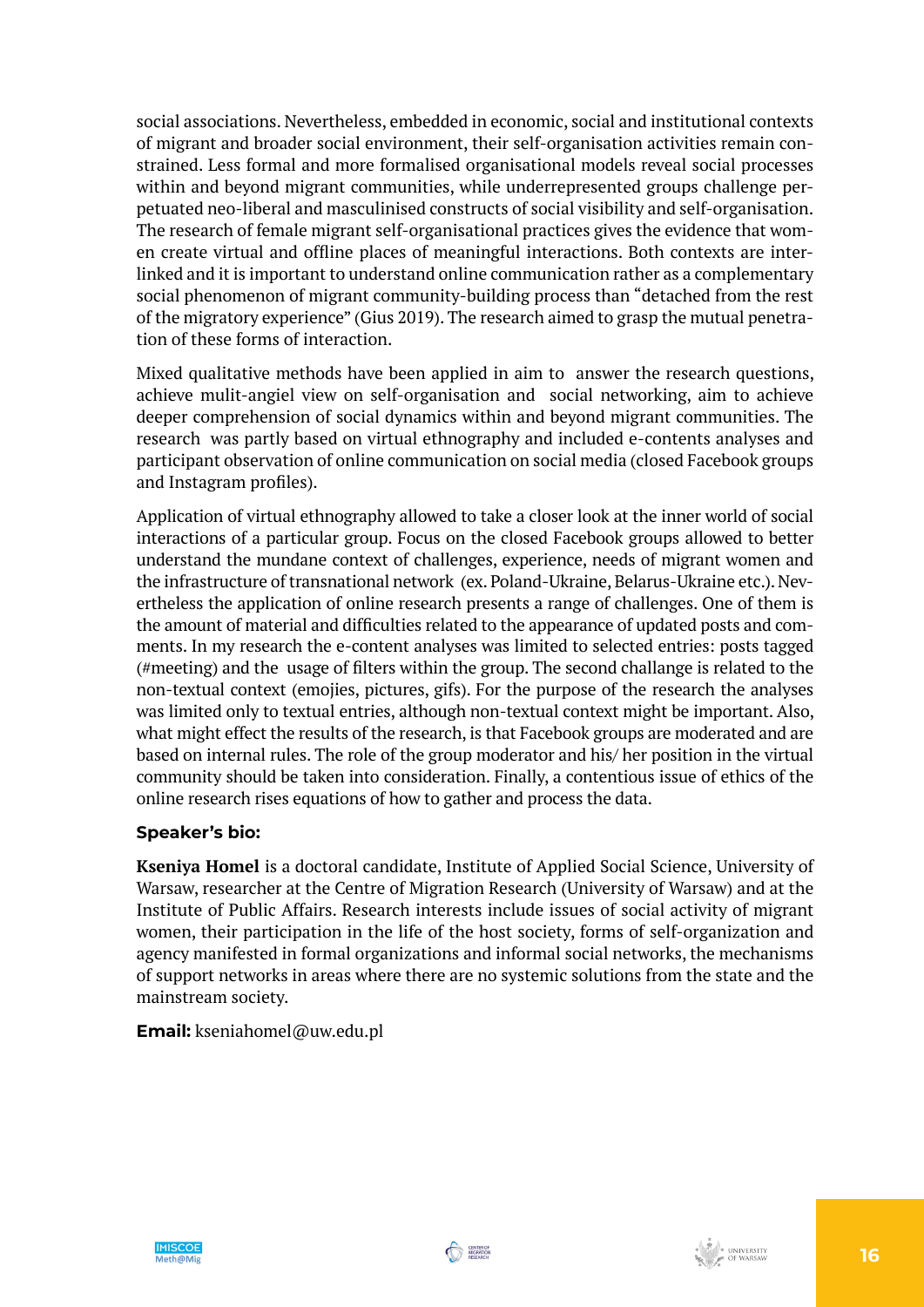## Session 3 Digitalisation of data collection – challenges and opportunities

## **1. McGill Study of Nigerians at home and abroad; Thomas Soehl; McGill University**

In this paper I will present initial findings and methodological reflections from a global study of the Nigerian Diaspora that uses targeted Facebook advertising to recruit study participants.

This approach allows us to turn the conventional 'immigrant research' design by 180 degrees, and rather develop a study of emigrants from one country of origin (Nigeria) in a number of destination countries (e.g. Ghana, Canada, South Africa, United Arab Emirates, and the UK) while also collecting a comparison sample of Nigerians who stayed at home. This "one origin to many destinations" research design combined with large scale, representative multi-sited data is crucial to overcoming the methodological nationalism that still haunts much migration research. Nigeria offers a compelling research subject because of its continental significance, ethnic, linguistic and religious diversity, high rates of emigration, and complex historical and current political landscape, in addition to the lack of comparative research on Nigerian migrants.

While the main wave of data collection is planned for the spring and early summer of 2022 we already have data from pilot studies in Canada, Ghana and Nigeria. Using these data we can provide initial reflections on the methodological advantages and limitations of this approach. At least in our pre-tests the collection of survey responses of migrants was quite successful. For example, in the case of Nigerians in Canada we are able to compare the demographic characteristics of our sample to a Census-data "gold standard" showing overall good representativeness of our data. In other contexts no comparison data that would allow an assessment of response quality and representativeness is available. Collecting representative data is a bigger challenge is surveying the "stay at home" comparison population where we are systematically missing the non-trivial share of the population that is not-literate.

Related publication: Erlich, Aaron, Thomas Soehl, and Annie Y. Chen. "Discriminatory Immigration Bans Elicit Anti-Americanism in Targeted Communities: Evidence from Nigerian Expatriates." Journal of Experimental Political Science (2021): 1-12.

## **Speaker's bio:**

**Thomas Soehl** is Associate Professor of Sociology at McGill University and holds the Canada Research Chair in International Migration. His research examines the socio-political attachments of migrants, the ways host societies transform migrants, and how migration challenges modern nation-states. His recent book "Origins and Destinations" (Russell Sage 2018) co-authored with Renee Luthra and Roger Waldinger provides the most comprehensive theoretical framework to date for understanding the trajectories of the children of immigrants, showing how their paths are socially structured not only by the contexts they grow up in but also by the contexts of emigration. In addition, he has published twenty articles in leading sociology and migration journals. His work has been funded by the Canadian Social Science and Humanities Research Council, the Fonds de Recherche Quebec Science et Culture, and the France Canada Research Fund. Currently he is the PI of the "Tajribati Canada Study" - a longitudinal study of 2000 Syrians resettled to Canada and the "Study of Nigerians at Home and Abroad" - a global study of the Nigerian diaspora and its engagements with the home-country.

**Email:** thomas.soehl@mcgill.ca

![](_page_16_Picture_9.jpeg)

![](_page_16_Picture_10.jpeg)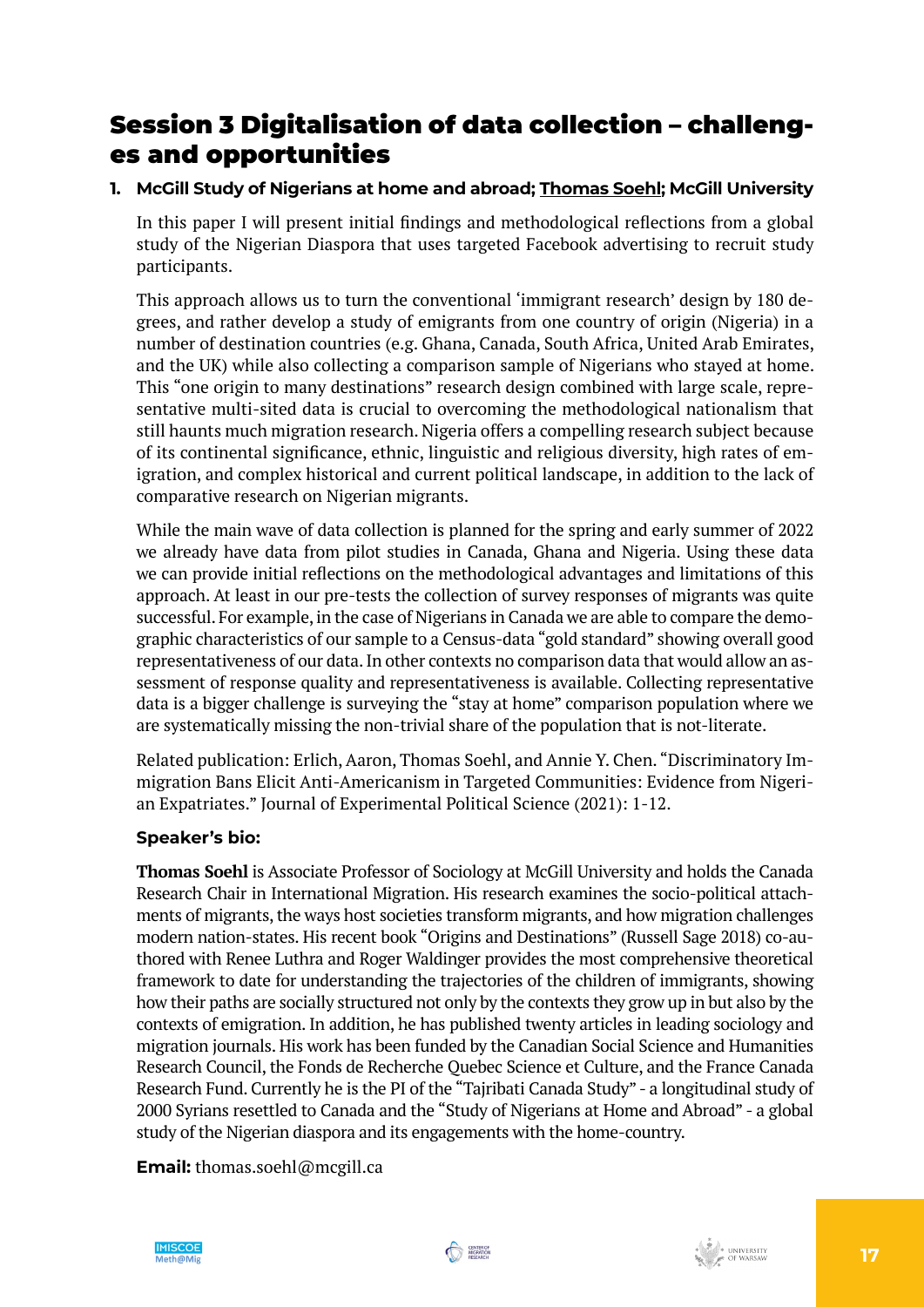## **2. Digital life stories: advantages and disadvantages of exploring lives through internet-mediated interviews.; Yolanda López García; Friedrich Schiller University of Jena**

In the field of migration studies, the life story method has proven to be very valuable because on the one hand, it allows one to explore the realm of values, representations and subjectivities (Franceschini, 2001; Mallimaci & Giménez Béliveau, 2006) from a person-centered perspective, which makes it possible to describe the world as it is experienced by the subjects (Kvale & Brinkmann, 2009; Schriewer, 2014). On the other hand, it is also an excellent tool for collecting an extensive body of empirical material concerning the life trajectories, strategies, change processes and decision-making of the participants, while it also allows other unexpected themes to emerge. Through the participants' narratives and their own reflections as they tell their story, it is possible to investigate the complex web of meaning that links individual perspectives and the social world.

Traditionally, research on life story interviews states that they should be conducted in a face-to-face format. Considering that, if additional information is required, it can be collected using other media (Atkinson 2001, 2009).

In this contribution I aim to discuss the experiences in conducting life story interviews in the framework of my research on imaginaries of migration based on the lives of Mexican migrants in Germany (López García, 2021). Initially, most of the life stories were planned to be conducted face-to-face, as the traditional method states. Due to unforeseen circumstances, three life histories had to be conducted online using Skype. This scenario occurred in a pre-Covid-19 pandemic context, without the 'normalization' of internet-mediated communication and without the current technological advances in communication platforms such as Zoom, WhatsApp, Teams and others. What at first seemed an 'unfortunate' circumstance for the conduction of the interview in an online format, turned out to be a fortunate experiment that allowed me to explore an understudied field of research (Illingworth, 2006), such as the 'digital life story interview'.

Therefore, the main objective of this contribution is to reflect upon the advantages and disadvantages of the digital life story method in comparison to the face-to-face format. Furthermore, both the promise of this method and the possible pitfalls that this format may present concerning the debate on digitization in migration studies will be discussed.

## **Speaker's bio:**

**Yolanda López García** is a researcher and lecturer at the Department of Intercultural Studies and Communication at the Friedrich-Schiller-University Jena, Germany. Her academic background is interdisciplinary: PhD in Philosophy from the Friedrich-Schiller-University Jena, MA in International Migration and Intercultural Relations from the University of Osnabrück (Germany) and BA in International Relations from the Jesuit University of Guadalajara (ITESO) (Mexico). She has been an international exchange student at the University of Leipzig (Germany) and at the University of Murcia (Spain).

In her doctoral research entitled ""Imaginaries of Migration: Life Stories of Mexican Migrants in Germany"", (2021 transcript), she explored the lives and perceptions of Mexican migrants in Germany. Combining theories of interculturality, social imaginaries and the life story method, she investigated the role of quality of life imaginaries as a motivation to migrate, the role of banal nationalism in re-imagining Mexico from Germany and the dynamic re-construction of identity(ies) in both their processes of ""Germanization"",

![](_page_17_Picture_9.jpeg)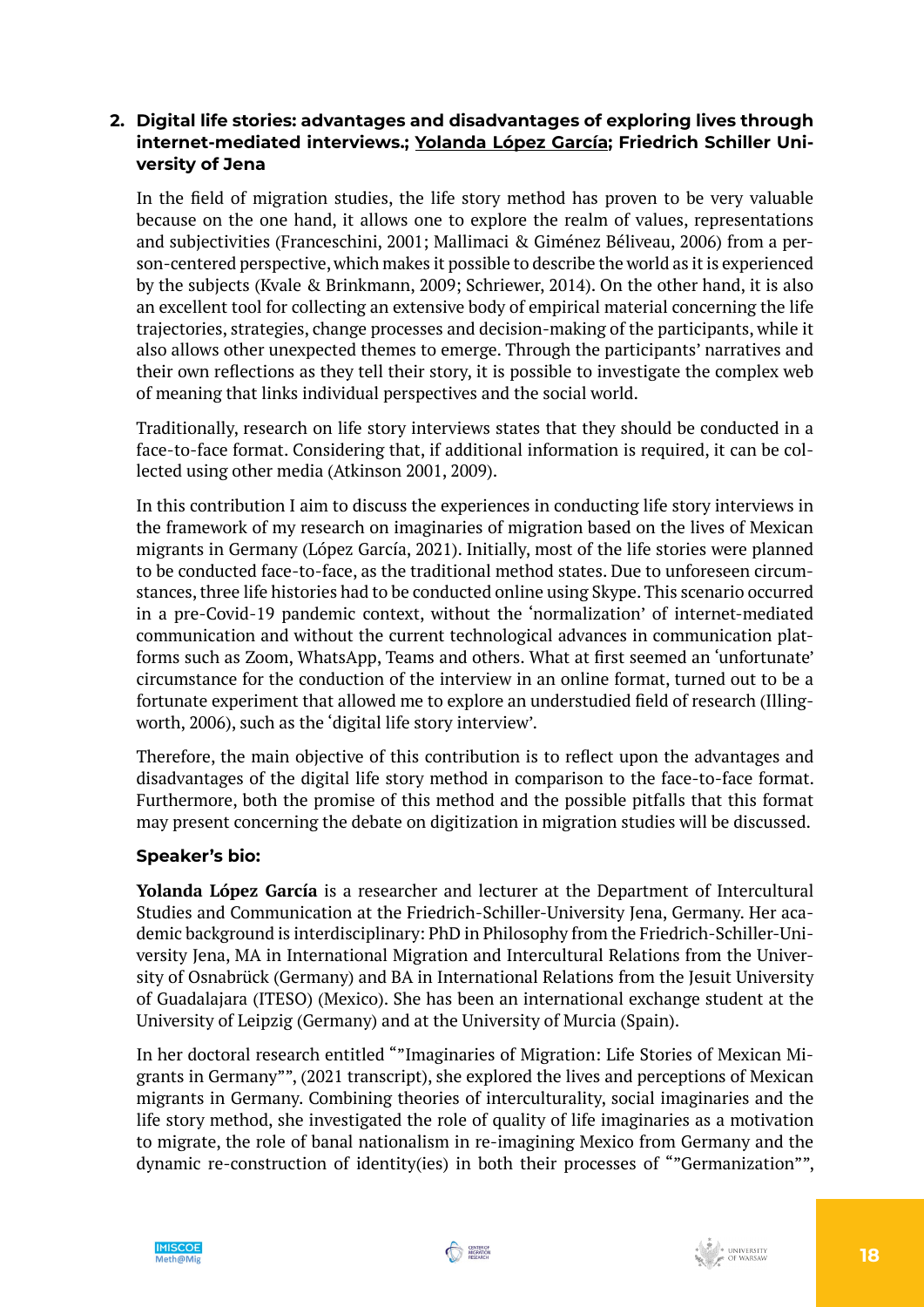""Mexicanization"" and interculturality, i.e., the construction of new imaginaries distanced from national containers. Her postdoctoral research interests are the role of digitalization in everyday life, digital interculturality and digital social imaginaries.

**Email:** yolanda.lopez@uni-jena.de

## **3. New research approaches in migration studies: Syrian and Iraqi refugees in Jordan as an example; Yafa Shanneik, Norma Deseke; YS - Lund University, ND - University of Cambridge**

Millions of refugees fleeing from civil unrest and war in Syria and Iraq have found refuge in various neighbouring countries in the Middle East and in Europe. Arts-based and arts-informed research are creative approaches for studying migration and the lived experiences of families and young people. We argue in this paper that we need to create new combinations of research approaches and representations as well as interdisciplinary academic and non-academic collaborations in order to understand and examine the refugees' lives and experiences.

This paper uses aesthetic forms of research in form of art and virtual reality (VR) as a methodology for enhancing our understanding of the diversity and complexity of human experiences. The first part of the paper introduces body mapping (Solomon et al., 2005) which is an artistic technique for creating life-sized images that traces the contours of the individual's body. The act of creating a body tracing allows participants to directly communicate a story about their body. Body mapping has proven to be very useful in providing refugees with an alternative tool to share their own experiences of displacement (Shanneik 2018). The second part, discusses the production of virtual reality in which the refugees we worked with become co-producers of knowledge directed to its user. The paper engages critically with the use of creative approaches during various stages of the research process, from inception to dissemination, and the kind of knowledge produced about migration.

The paper is based on ethnographic fieldwork and participatory research conducted among Syrian and Iraqi refugees in Jordan since 2018 and is part of the on-going project on Narratives of Displacements funded by the British Academy.

Related publication: Yafa Shanneik (2021) Displacement, humanitarian interventions and gender rights in the Middle East: Syrian refugees in Jordan as a case study, Journal of Ethnic and Migration Studies, 47:15, 3329-3344, DOI: 10.1080/1369183X.2021.1926944

## **Speaker's bio:**

**Yafa Shanneik** is Professor of Islamic Studies at Lund University. Since 2017, she has been leading two major research projects funded by the British Academy on Iraqi and Syrian refugees in Europe and the Middle East. The research sheds new light on gendered power dynamics within conflict-induced displacement. It thereby contributes to debates about humanitarian and state interventions on displaced people from the Middle East. Yafa uses unconventional research approaches in studying migration and displacement including the use of expressionist art through body-mapping, augmented and virtual reality. These artistic techniques allow individuals to articulate their narratives of displacement through aesthetics means. Yafa's new monograph on the aesthetisation of politics entitled: The Art of Resistance in Islam: The Performance of Politics among Shi'i Women in the Middle East and Beyond, is published by Cambridge University Press (2022).

**Email:** yafa.shanneik@ctr.lu.se

![](_page_18_Picture_10.jpeg)

![](_page_18_Picture_11.jpeg)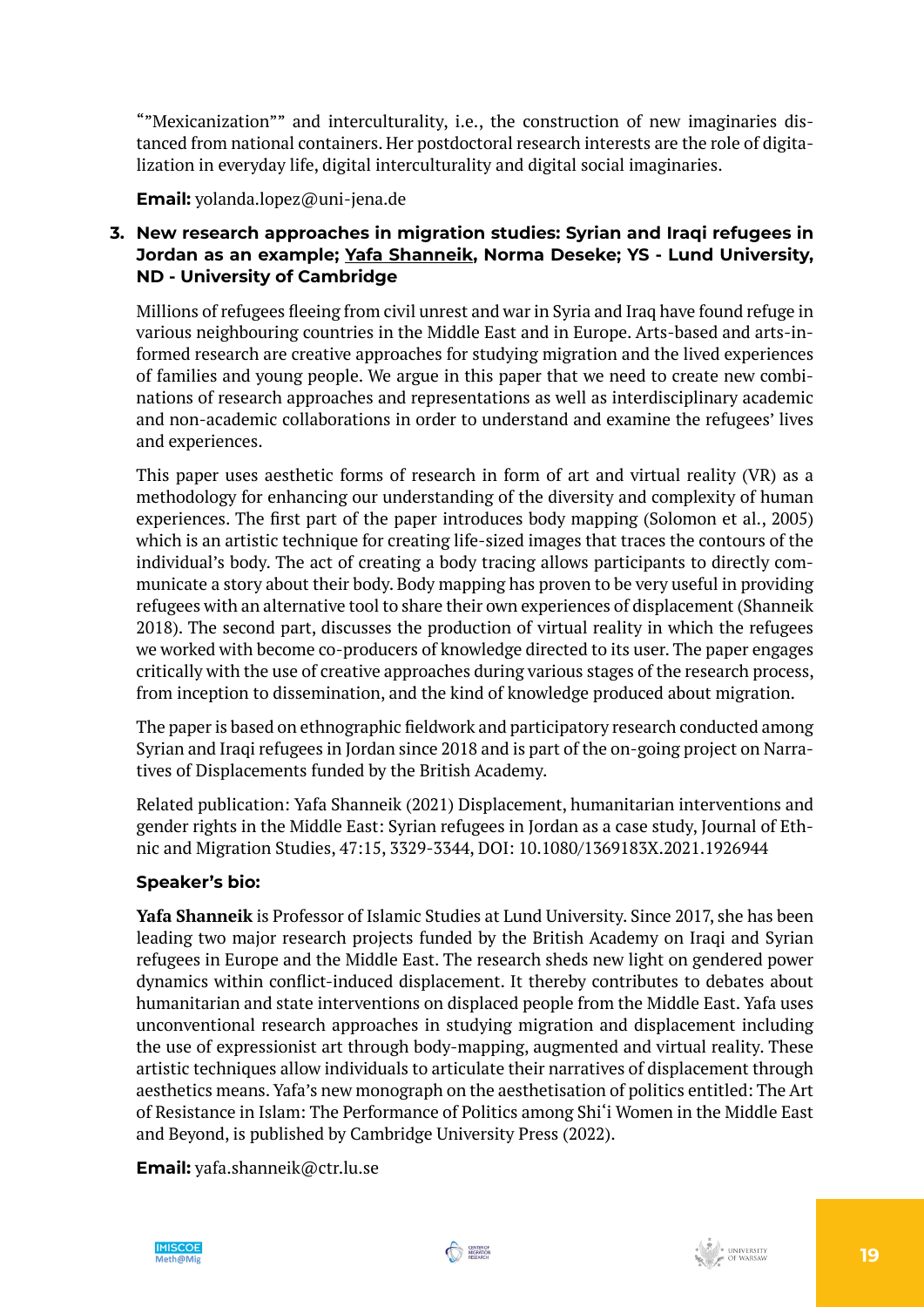### **4. Investigating the framing and making of the October 2018 migrant caravan; Rosario de la Luz Rizzo Lara; Freie Universität Berlin**

What were frames articulated to mobilize migrants before and during the October 2018 Caravan that left from Honduras to the United States? How do these resonate with the participants of the movement? On October 12, 2018, around 200 Hondurans gathered at the bus station in San Pedro Sula, Honduras, to trek together to the US (Arroyo et al., 2018). Since mid-September, a flyer had been circulated through social media calling for people to join the "Caminata del Migrante" (Frank-Vitale & Núñez Chaim, 2020; Parlow, 2018; Rizzo Lara, 2021; Varela Huerta & McLean, 2019). The flyer stated the time and place of departure and the statement, ""We are not leaving because we want to; we are driven out by poverty and violence."" As the group moved forward, hundreds of Hondurans, Guatemalans, Salvadorians, and Nicaraguans joined the group. A week later, on October 19th, more than 4,000 migrants and asylum seekers arrived at the Mexico-Guatemala border, demanding a ""free pass"" through Mexico (Ahmed et al., 2018; Colectivo de Observación y Monitoreo de Derechos Humanos en el Sureste Mexicano, 2019; El Colegio de la Frontera Norte, 2018).

I use a combination of research methods to identify and analyze the frames articulated in the prelude and during the movement and how these resonated with participants of the movement. In other words, rather than exploring individual experiences of (and reasons for) migration (i.e., poverty, insecurity, violence, or political instability), (Frank-Vitale & Núñez Chaim, 2020; Garibo García & Call, 2020; Ruíz-Lagier & Varela-Huerta, 2020; Salazar Araya, 2019; Torre Cantalapiedra, 2019; Torre Cantalapiedra & Mariscal Nava, 2020; Varela Huerta & McLean, 2019), I analyze a) the messages (frames) and mobilization efforts of one de-facto leader of the movement, and b) participants' justifications for joining the movement. Specifically, I look at the messages conveyed to mobilize Hondurans to leave their country collectively, the framing of the caravan as a humanitarian crisis, and the proposed solutions for participants' claims. Then, I investigate how these frames resonated with Hondurans and, to a lesser extent, Guatemalans, Salvadorans, and Nicaraguans. Central to this study is analyzing the context in which the frames were articulated.

This paper analyzes in further detail the methods I employed to research frames and frame resonance. The paper is divided into four sections. First, I explain the case study and the rationale for its selection. Second, I present my research design composed of a combination of online research methods, such as internet-mediated semi-structured interviews and analysis of social media data (Facebook posts). Third, I explain my sampling strategy, recruitment criteria, and practices. This section elaborates on the pros, cons, and challenges of online research. Finally, I reflect on my positionality as a researcher and how this affects the research project.

Related publication: Rizzo Lara, R. de la L. (2021). La Caminata del Migrante: A social movement. Journal of Ethnic and Migration Studies, 47(17), 3891–3910. https://doi.org/10 .1080/1369183X.2021.1940111

## **Speaker's bio:**

**Rosario Rizzo Lara** is a PhD student and Marie Curie Fellow. She is currently based at the Freie Universität Berlin. Her research focuses on Central American migration. It mainly looks at the so-called "Caravan of Migrants" from Honduras, Guatemala, and El Salvador that crossed into Mexico in 2018 to reach the U.S. The research aims to understand the so-

![](_page_19_Picture_8.jpeg)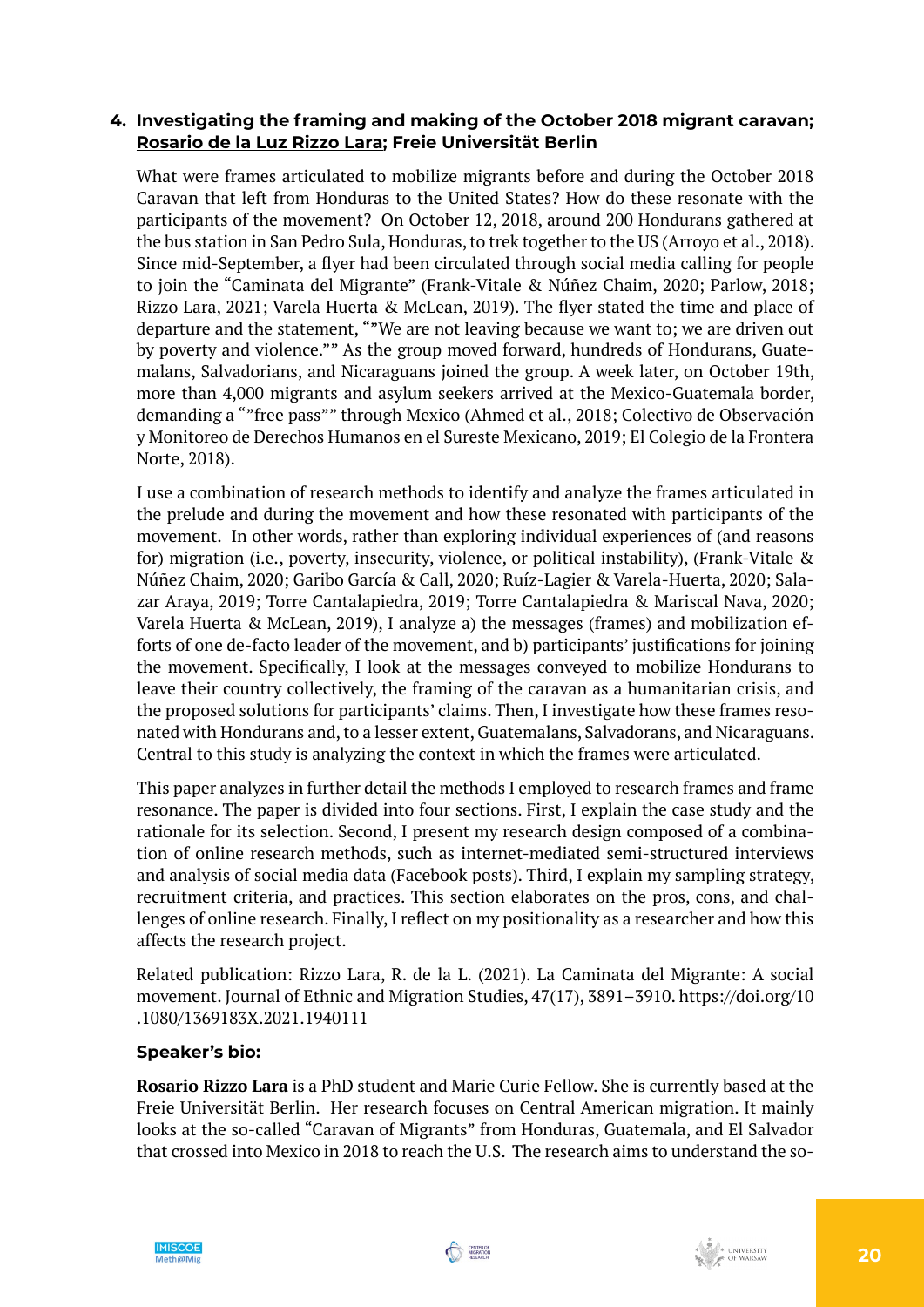cial, economic, cultural, and political factors that influenced the movement. More importantly, she understands this phenomenon as a social movement and uses the tools offered by Social Movements to analyze it.

Rosario received her B.S. in International Business Management from Universidad Veracruzana in 2007 in Mexico. She completed her M.A. in Latin American Studies at the University of Texas at Austin in 2010. Her thesis focused on analyzing the resilience mechanisms used by corn farmers to cope with the implementation of NAFTA and the neoliberal model in Mexico. Aside from the thesis, she worked on implementing a community–based solid waste management project in the Dominican Republic. Also, she holds a Post-Graduate Certificate in US-Mexico Border Studies from El Colegio de la Frontera Norte. For that, she looked at unaccompanied children from the Northern Triangle of Central America that were identified and detained in transit through Mexico.

Her most recent publication is "La Caminata del Migrante: a social movement" (2021), Journal of Ethnic and Migration Studies, 47:17, 3891-3910, DOI: 10.1080/1369183X.2021.1940111

## **Email:** [rrizzo85@gmail.com](mailto:rrizzo85@gmail.com)

## **5. A critical reflection on the digital visualisation of migration to the Grand-Duchy of Luxembourg; Machteld Venken; Luxembourg Centre for Contemporary and Digital History**

Since the late 19th century, all foreigners moving to Luxembourg have been required to declare their residency at the local municipality within a few days of their arrival. This procedure has allowed for a more effective and increased surveillance of foreigners, who are particularly mobile and therefore suspect in the eyes of the state. Vast archival collections of forms were produced, especially in Luxembourg's industrial districts. New digital technologies have made it possible to analyse the wealth of information contained in these sources in detail on a large scale.

In the last two years, a first digital analysis of a selection of declaration forms of arrival completed by migrants when they arrived in the two young Luxembourg municipalities of Dudelange and Differdange in the mid-1920s was conducted. The mid-1920s was a pivotal period during which migratory flows to the Minette region, one of Europe's most dynamic industrial regions of iron mines and ironworks, were increasing and diversifying. Time has come to reflect upon the quality of the new scientific insights gained through mapping, as well as the obstacles encountered while working digitally.

This article offers a critical reflection on the development of a data model, the insertion of data in the database, and the exploration of various visualisation options in the Nodegoat virtual environment in cooperation with students during an MA course in migration history. The article uses digital source criticism in order to evaluate the choices, difficulties and opportunities involved in using the Nodegoat virtual environment to develop a data model and online handbook with guidelines that are both detailed enough to include individual migratory cases and sufficiently user friendly for students to insert and interpret bigger collections of data. Among the questions asked are: How to ensure scalable reading throughout the database and visualisations while mapping data from different physical archives? What historical knowledge can be gained from mapping historical migration paths without the availability of accurate historical maps? What are the possibilities and obstacles of the software program Nodegoat while mapping migration to Luxembourg? And: How do students evaluate working digitally with migratory sources? This methodological reflection will support the further development of our

![](_page_20_Picture_8.jpeg)

![](_page_20_Picture_9.jpeg)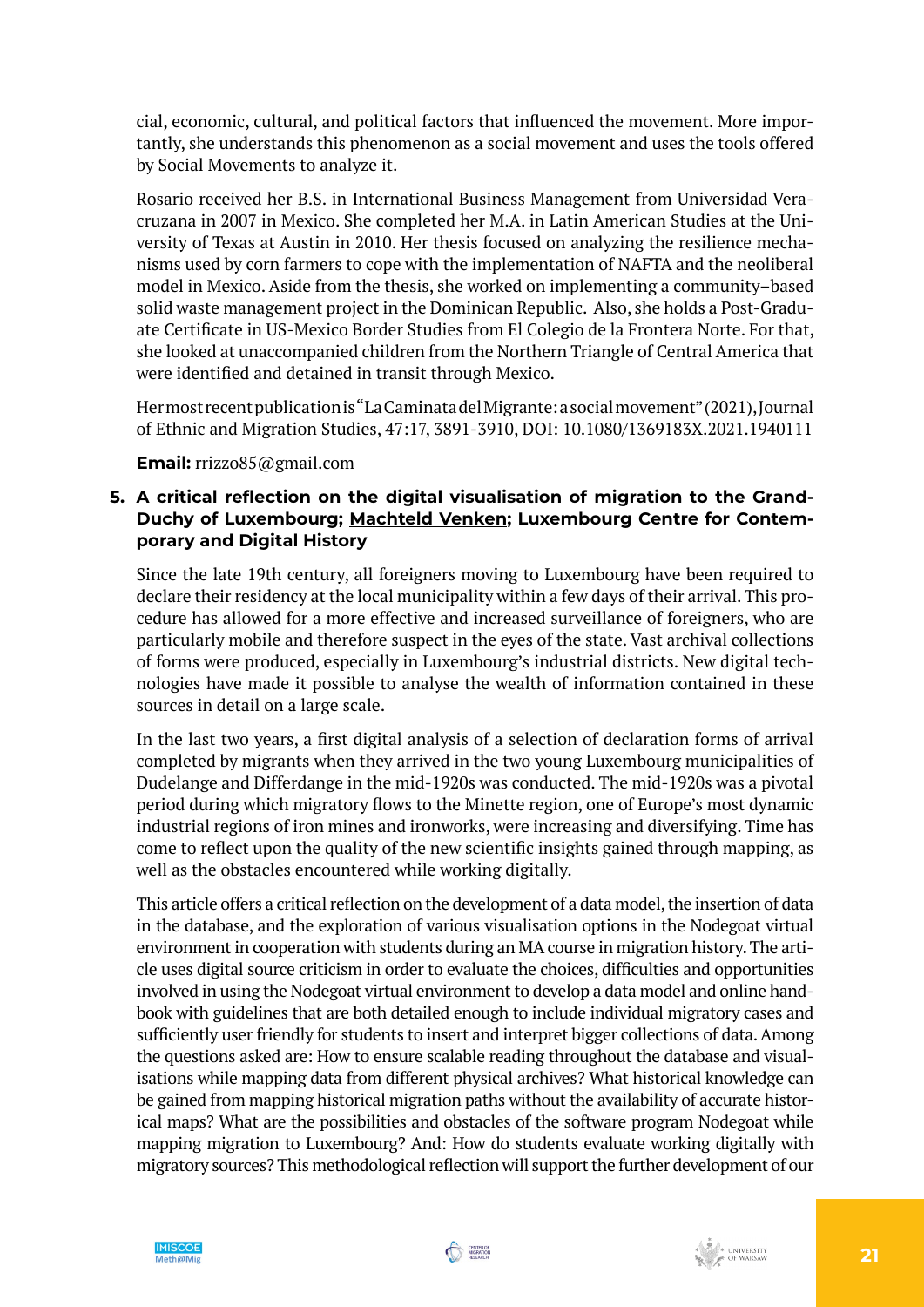work on the data model and database while including historical data from more municipalities (also on the other side of the Luxembourg-French border) and from a wider time frame.

## **Speaker's bio:**

**Machteld Venken** is a Professor of Contemporary Transnational History at the Luxembourg Centre for Contemporary and Digital History (C²DH). She studied Slavic Languages and Cultures, European Studies and History in Belgium, Poland and Ukraine. Venken earned her PhD in 2008 at the Catholic University of Leuven (Belgium) and her habilitation in 2018 at the University of Vienna (Austria). She has been a Principal Investigator of eight research projects funded in four European countries. Venken joined the University of Luxembourg in November 2019 after a Visiting Scholarship at the Imre Kertesz Kolleg / Institute of Advanced Studies at the Friedrich Schiller University of Jena (Germany) and an Attract Brains for Brussels Fellowship at the Vrije Universiteit Brussels (Belgium). Her main research interests are transnational, transregional and comparative histories of Europe, migration, borderlands, oral history, the history of families and children, and citizen science.

**Email:** [machteld.venken@uni.lu;](mailto:machteld.venken@uni.lu) https://machteldvenken.com

![](_page_21_Picture_4.jpeg)

![](_page_21_Picture_5.jpeg)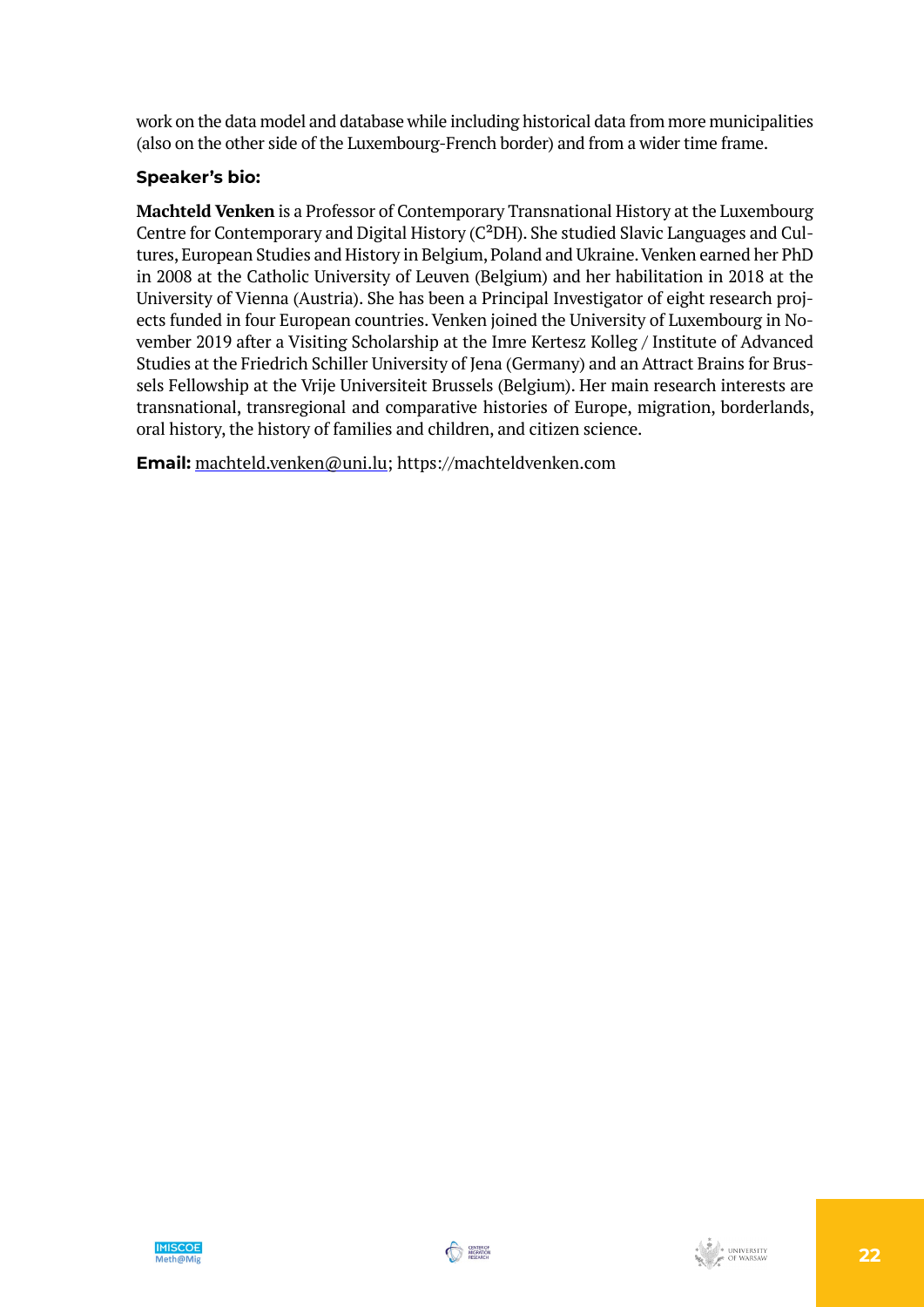# Organising Committee:

- **1. Justyna Salamońska** is Associate Professor at Kozminski University, Department of Management in Networked and Digital Societies. Justyna holds a PhD in Sociology from Trinity College Dublin. She previously carried out research and taught at Trinity College Dublin, European University Institute, University of Chieti-Pescara and University of Warsaw. Justyna works in the area of contemporary migrations and cross-border mobilities in Europe using both quantitative and qualitative approaches. Currently she serves as the PI on two research projects on multiple migrations, [MultiData](https://www.kozminski.edu.pl/en/multiple-migrations-quantitative-data-approach) and [MULTIMIG](https://www.migracje.uw.edu.pl/projects/in-search-of-a-theory-of-multiple-migration-a-quantitative-and-qualitative-study-of-polish-migrants-after-1989/), financed by the National Science Centre Poland. She was also a Polish team leader on research projects in the area of migration and posting of workers, financed by the European Commission (under Horizon2020 and EaSI programmes). Justyna chairs IMISCOE Standing Committee Methodological Approaches and Tools in Migration Research (Meth@Mig).
- **2. Agata Górny** is an associate professor at the University of Warsaw where she holds positions of the head of the Population Economics and Demography Chair at the Faculty of Economic Sciences and Deputy Director of the Centre of Migration Research. She is also the deputy president of the Committee for Migration Research of the Polish Academy of Sciences. An economist and sociologist by education, her research interests include the methodology of migration research – especially survey methodology - contemporary migration processes, primarily immigration to Poland and Central and Eastern Europe, and socio-economic integration of migrants in the host society.
- **3. Laila Omar** is a Sociology PhD Candidate at the University of Toronto. Her research interests include international migration and qualitative methods, with a special focus on the integration process of refugees and immigrants from the Middle East and North Africa in Canada. More specifically, Laila explores how Syrian refugee mothers and teenagers experience time and conceptualize their futures after their resettlement in the host country and during different stages of uncertainty. Her research is funded by the SSHRC Joseph-Armand Bombardier Canada Graduate Scholarship and is published in Journal of Ethnic and Migration Studies.
- **4. Steffen Pötzschke** is a postdoctoral researcher and deputy team leader of the GESIS Panel at the GESIS – Leibniz-Institute for the Social Sciences in Mannheim (Germany). Furthermore, he is a corresponding member of the Institute for Migration Research and Intercultural Studies (University of Osnabrück, Germany). Steffen holds a master's degree in International Migration and Intercultural Relations and a doctorate (Dr. phil.) from the University of Osnabrück. Steffen participated in several migration research projects and has profound practical knowledge in designing and implementing cross-cultural surveys. In his recent research, he investigates the possibility of using social networking sites as tools to sample hard-to-reach populations.
- **5. Sebastian Rinken** (PhD, European University Institute, 1996) is deputy director of the Spanish Research Council's Institute for Advanced Social Studies (IESA-CSIC) in Córdoba. He has published widely on immigrant populations' social integration and natives' attitudes toward immigration and immigrants, addressing issues such as the relation between ideological polarization and anti-immigrant sentiment, as well as the methodological challenge of eluding social desirability bias, among many others. His methodological repertoire includes qualitative approaches, probability-ased surveys, non-probability sampling for on-site and online surveys, and survey experiments.

![](_page_22_Picture_7.jpeg)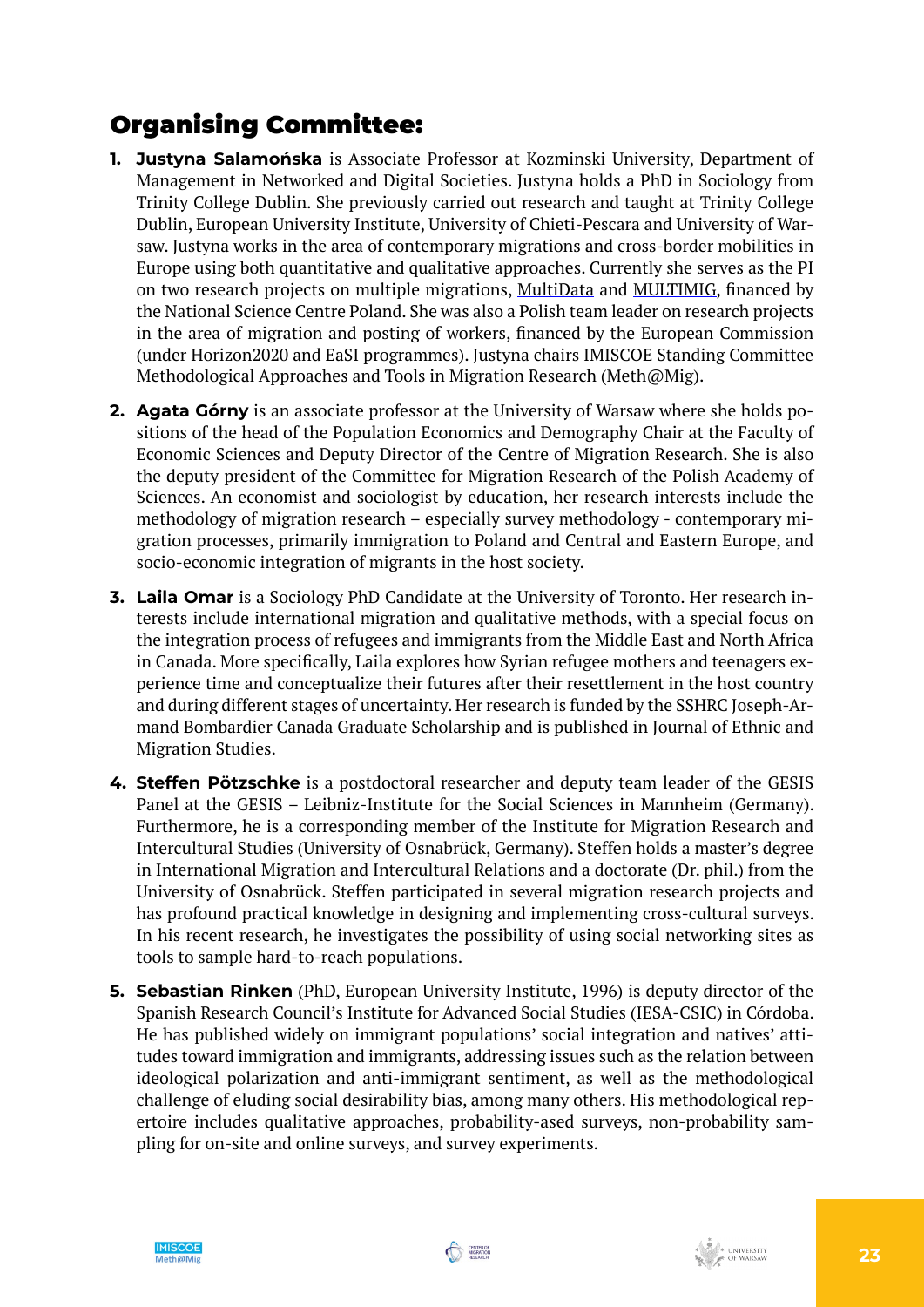**6. Evren Yalaz** is a senior researcher at Interdisciplinary Research Group on Immigration, University of Pompeu Fabra (GRITIM-UPF). She holds a Ph.D. from the Department of Political Science at Rutgers University. Her research interests include qualitative research in migration studies, research ethics, migrant transnationalism, political integration, and social movements. She also works as a consultant in AI ethics, algorithmic bias and fairness. She is specialized in developing methodological frameworks in algorithmic auditing and algorithmic impact assessments.

![](_page_23_Picture_2.jpeg)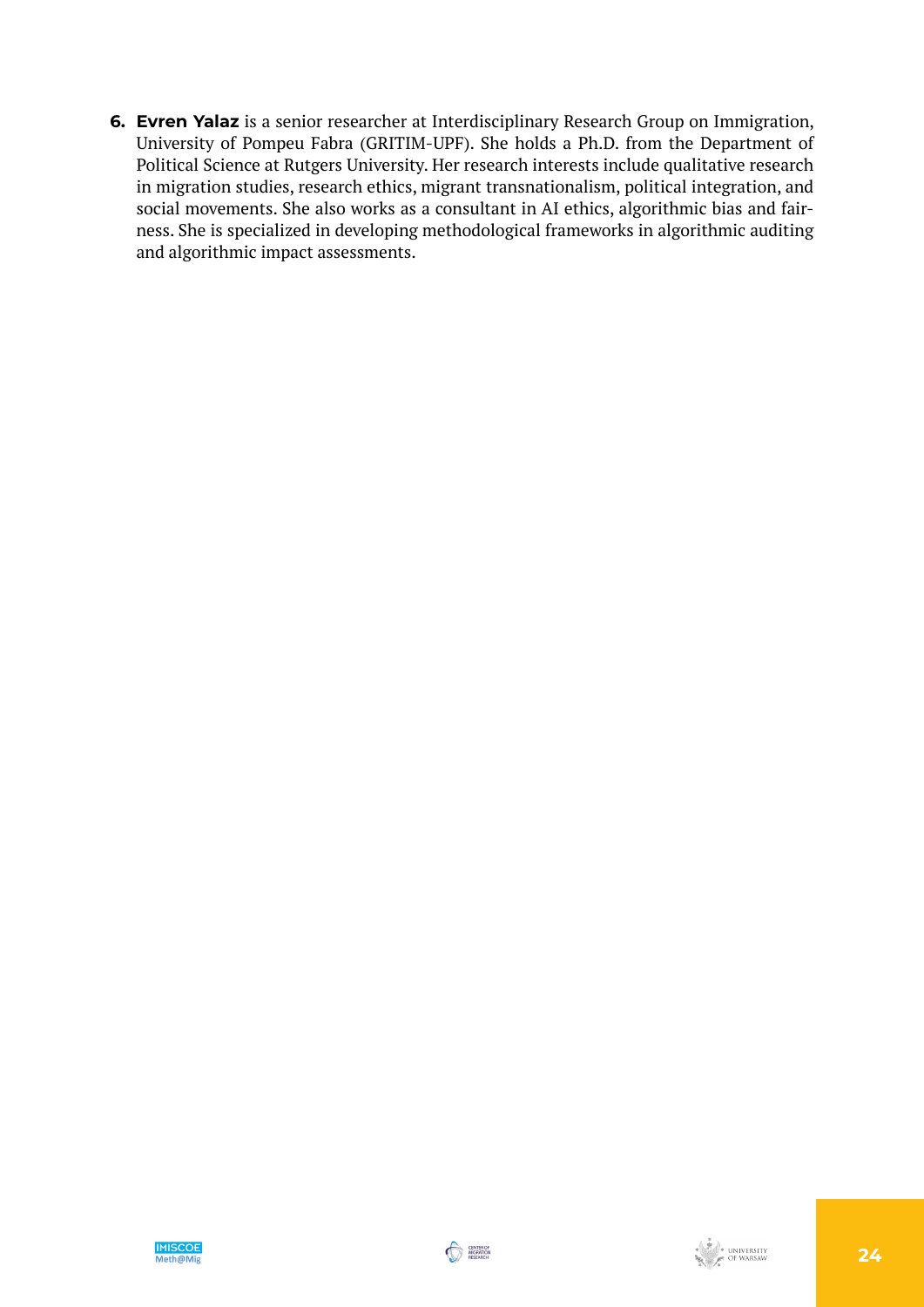# Centre of Migration Research, University of Warsaw

The Centre of Migration Research (CMR) is an interdisciplinary inter-faculty research unit of the University of Warsaw, specialising in studies on migration processes in Poland and in Europe. Within the group over 60 researchers, researchers with sociological and economic backgrounds predominate but such fields as demography, political science, administrative law, social anthropology and cross-cultural psychology are also represented. Academic and research activities were the main goal of the CMR since the origins. he major research fields covered by CMR studies include:

- Theories and methods in migration studies,
- Determinants of migration decisions on different analytical levels,
- Causes and consequences of emigration from Poland,
- Inflow and operation of foreigners on the Polish labour market,
- Formation, development and integration of immigrant groups in Poland,
- Migration policy in Poland and the UE,
- Borders and irregular migration,
- Social mobility of migrants.

The CMR has regularly organized national and international seminars and conferences on migration issues concerning Central and Eastern Europe, promoting project results and integrating the community of migration researchers. As of 2007, the CMR is a member of IMIS-COE Research Network (till 2009 known as IMISCOE Network of Excellence), which associates some 39 leading European institutions in migration research.

The CMR is also involved in teaching [\(Postgraduate Studies in International Migration Pro](https://www.migracje.uw.edu.pl/postgraduate-studies-new-edition/)[cesses](https://www.migracje.uw.edu.pl/postgraduate-studies-new-edition/)) and publishing ([CEEMR](http://www.ceemr.uw.edu.pl/), [CMR Working Papers,](https://www.migracje.uw.edu.pl/publication_type/publications-cmr/) [CMR Spotlight](https://www.migracje.uw.edu.pl/publication_type/spotlight-en/)).

![](_page_24_Picture_13.jpeg)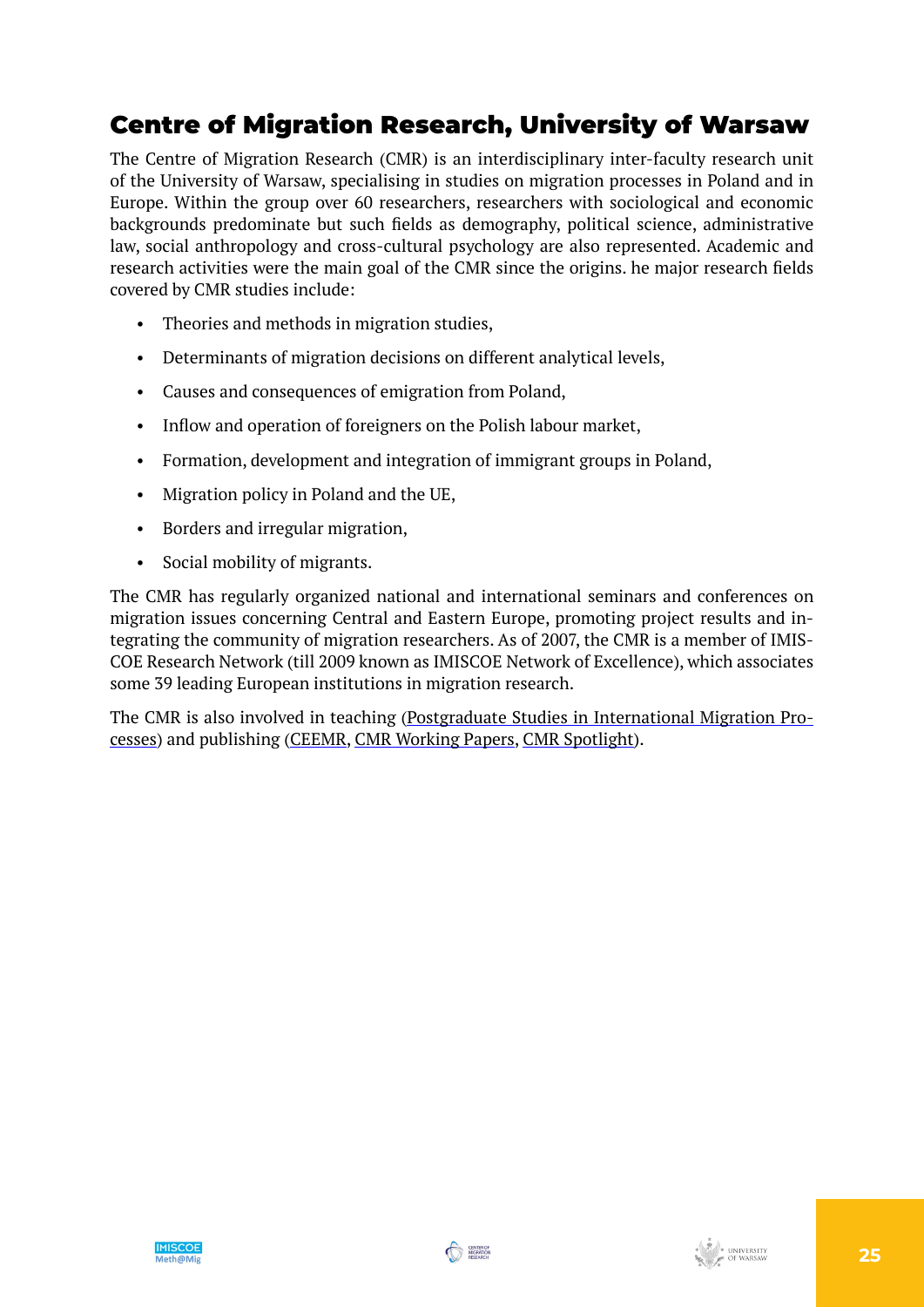## IMISCOE Standing Committee

## [Methodological Approaches and Tools in Migration](https://www.imiscoe.org/research/standing-committees/methodological-approaches-and-tools-in-migration-research) [Research \(Meth@Mig\)](https://www.imiscoe.org/research/standing-committees/methodological-approaches-and-tools-in-migration-research)

The Standing Committee Meth@Mig provides a forum for discussing methodological approaches and tools in migration research and assessing the best options available for tackling manifold methodological challenges. The Standing Committee takes on a pluralist perspective as it addresses (1) issues relevant across a wide range of research methods in migration studies, such as obtaining informed consent in cross-cultural settings, gaining access to hardto-reach populations, operationalising relevant concepts, and leveraging the potential of new communication technologies, as well as (2) issues relevant for specific research approaches (be they quantitative, qualitative, mixed-methods or experimental) as applied to the study of international migration in all its facets and dimensions.

The Standing Committee places special emphasis on sharing innovative procedures and on interconnecting researchers from different methodological schools as well as migration scholars and experts in research methodology. The activities include research promotion and publications, training events and management of network of scholars interested in migration research methods, including meetings at the IMISCOE annual conferences, other events as well as presence in social media.

We invite you to join Meth $\omega$ Mig. To do so please fill in the online application [here.](https://www.imiscoe.org/research/standing-committees/methodological-approaches-and-tools-in-migration-research)

Follow us on Twitter:<https://twitter.com/METHatMIG>

Visit our Website: [https://www.imiscoe.org/research/standing-committees/methodologi](https://www.imiscoe.org/research/standing-committees/methodological-approaches-and-tools-in-migration-research)[cal-approaches](https://www.imiscoe.org/research/standing-committees/methodological-approaches-and-tools-in-migration-research)[and-tools-in-migration-research](https://www.imiscoe.org/research/standing-committees/methodological-approaches-and-tools-in-migration-research)

# Video series

Meth@Mig curates the video series "Digitization of Migration Research Methods: Promises and Pitfalls". This video series aims to stimulate debates on advantages, disadvantages, and challenges that the emergence of new methods and the availability of new data types entail for migration research and migration scholars worldwide.

You can find the first two episodes in our Youtube channel:

["Digital trace data can never be used on its own" - An interview with Albert A. Salah](https://www.youtube.com/watch?v=lj18PikdM-U) (January 18, 2021)

[Digitization](https://www.youtube.com/watch?v=SemJp_4kC4E) of Migration Research Methods – An interview with Marzia Rango (July 8, 2020)

![](_page_25_Picture_13.jpeg)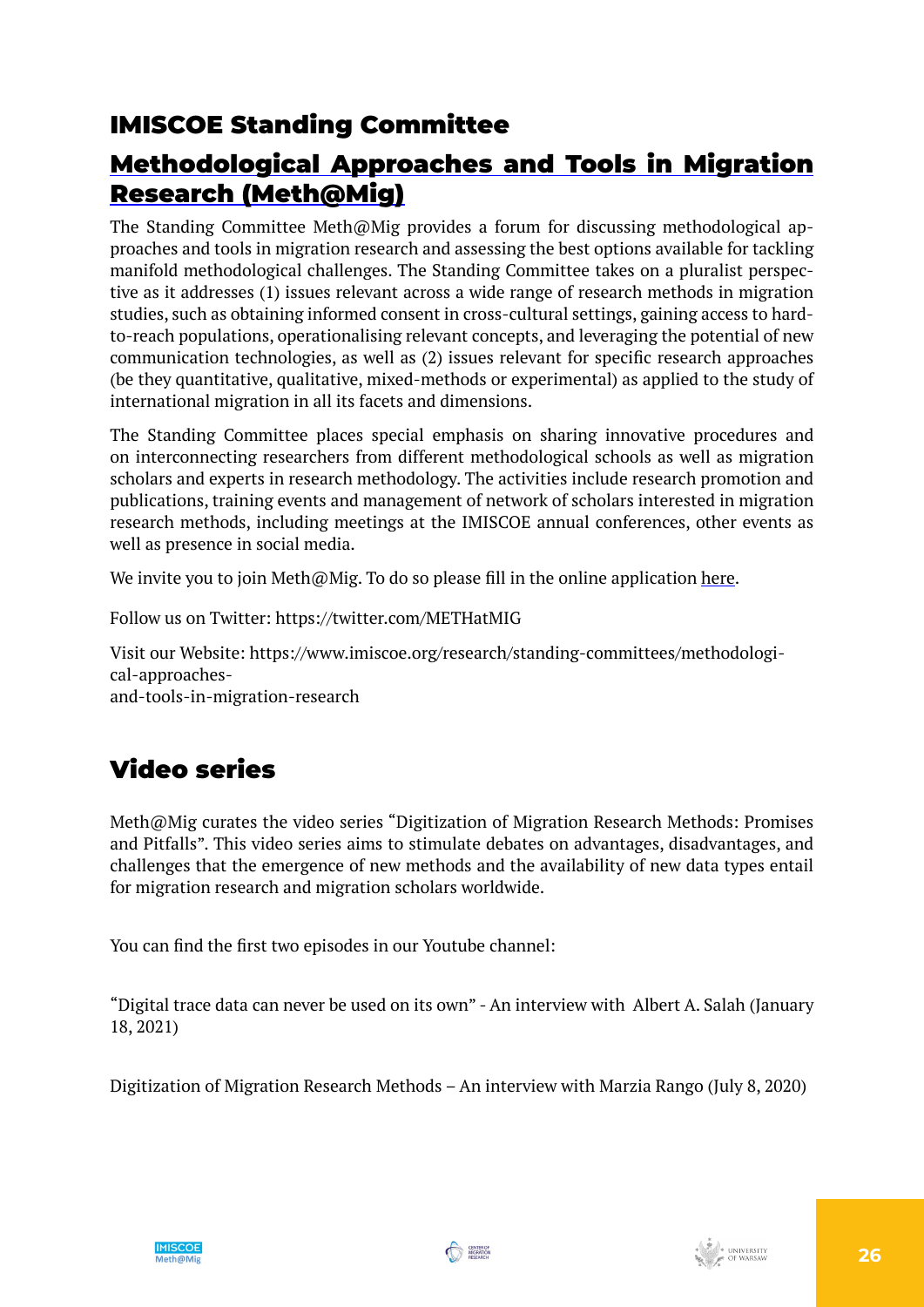# Meth@Mig Publications

## **Qualitative Research in European Migration Studies**

**Edited by :** [Ricard Zapata-Barrero,](https://www.imiscoe.org/publications/library/author/169-ricard-zapata-barrero) [Evren Yalaz](https://www.imiscoe.org/publications/library/author/170-evren-yalaz)

**Publisher:** Springer - IMISCOE Research Series

**Year:** 2018

**Open Access:** https://www.springer.com/gp/bo...

## **Review**

This open access book covers the main issues, challenges and techniques concerning the application of qualitative methodologies to the study of migration. It discusses theoretical, epistemological and empirical questions that must be considered before, during, and after undertaking qualitative research in migration studies. It also covers recent innovative developments and addresses the key issues and major challenges that qualitative migration research may face at different stages i.e. crafting the research questions, defining approaches, developing concepts and theoretical frameworks, mapping categories, selecting cases, dealing with concerns of self-reflection,

![](_page_26_Picture_8.jpeg)

collecting and processing empirical evidence through various techniques, including visual data, dealing with ethical issues, and developing policy-research dialogues. Each chapter discusses relative strengths and limitations of qualitative research. The chapters also identify the main drivers for qualitative research development in migration studies. It is a unique volume as it brings together a multidisciplinary perspective as well as illustrations of different issues derived from the research experience of the recognized authors. One additional value of this book is its geographic focus on Europe. It seeks to explore theoretical and methodological issues that are raised by distinctive features of the European context. This volume will be a useful reference source for scholars and professionals in migration studies and in social sciences as well. The publication is also addressed to graduate and post-graduate students and, more generally, to those who embark on the task of doing qualitative research for the first time in the field of migration.

![](_page_26_Picture_11.jpeg)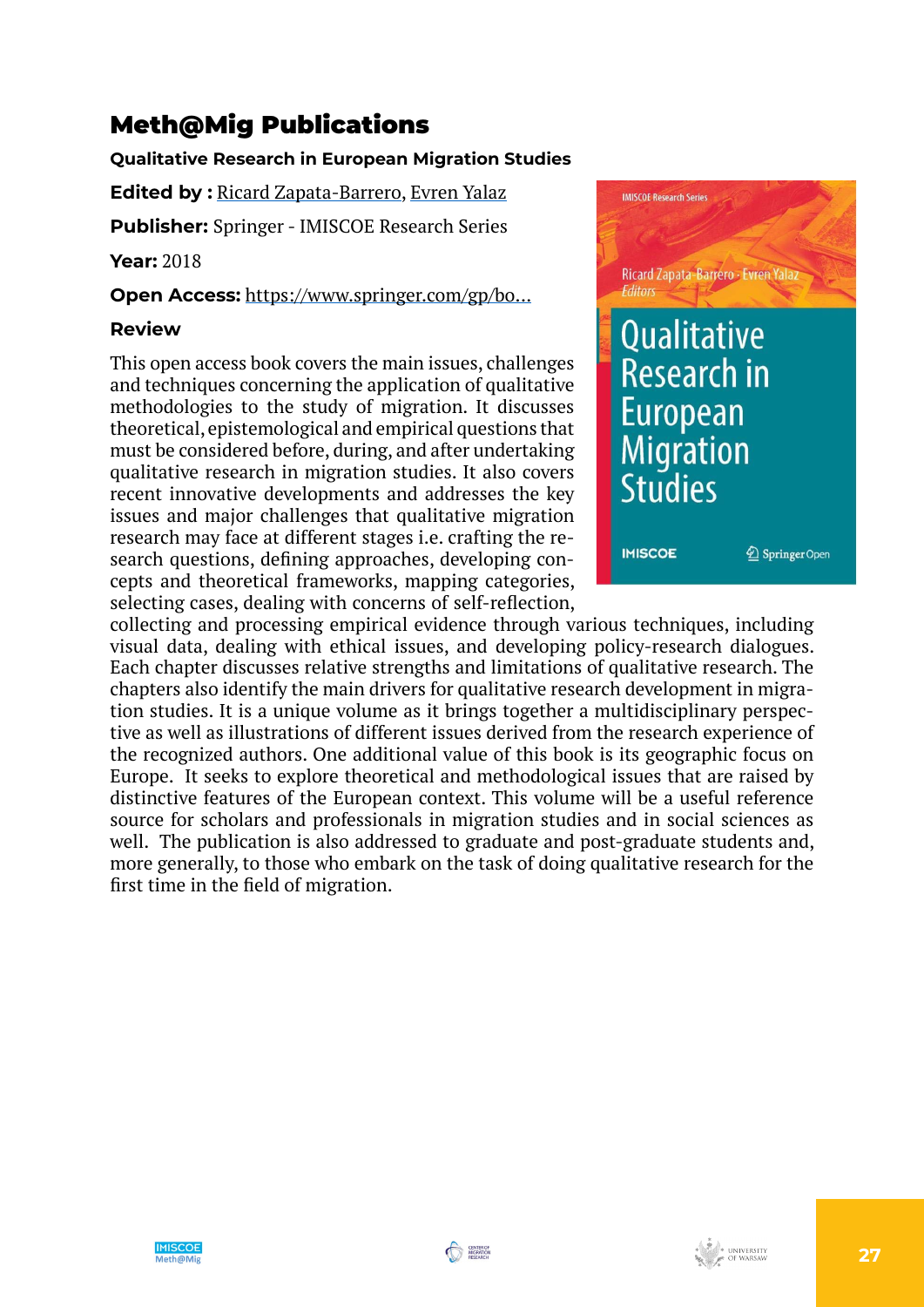### **The Practice of Qualitative Research in Migration Studies: Ethical Issues as a Methodological Challenge**

**Guest Editors:** Ricard Zapata-Barrero, Evren Yalaz

**Journal: Oualitative Research Journal** 

**Year:** 2020

**Link:** [https://www.emerald.com/insight/publication/](https://www.emerald.com/insight/publication/issn/1443-9883/vol/20/iss/3) [issn/1443-9883/vol/20/iss/3](https://www.emerald.com/insight/publication/issn/1443-9883/vol/20/iss/3)

This Special Issue (SI) aims to bring research ethics debates in QR and MS studies together. In particular, it has two main objectives: First, it aims to map the distinctive ethical challenges that Qualitative Migration Research (QMR) faces, which are not often addressed by standard ethical guidelines. Second, it aims to provide guidance for these ethical issues against the background that

![](_page_27_Figure_6.jpeg)

ISSN 1443-9883<br>Volume 20 Number 3 2020

**PERSONAL PUBLISHING** 

many researchers deal with ethical challenges on a case-by-case basis and general frameworks might not adequately address the particularities of each case.

![](_page_27_Picture_9.jpeg)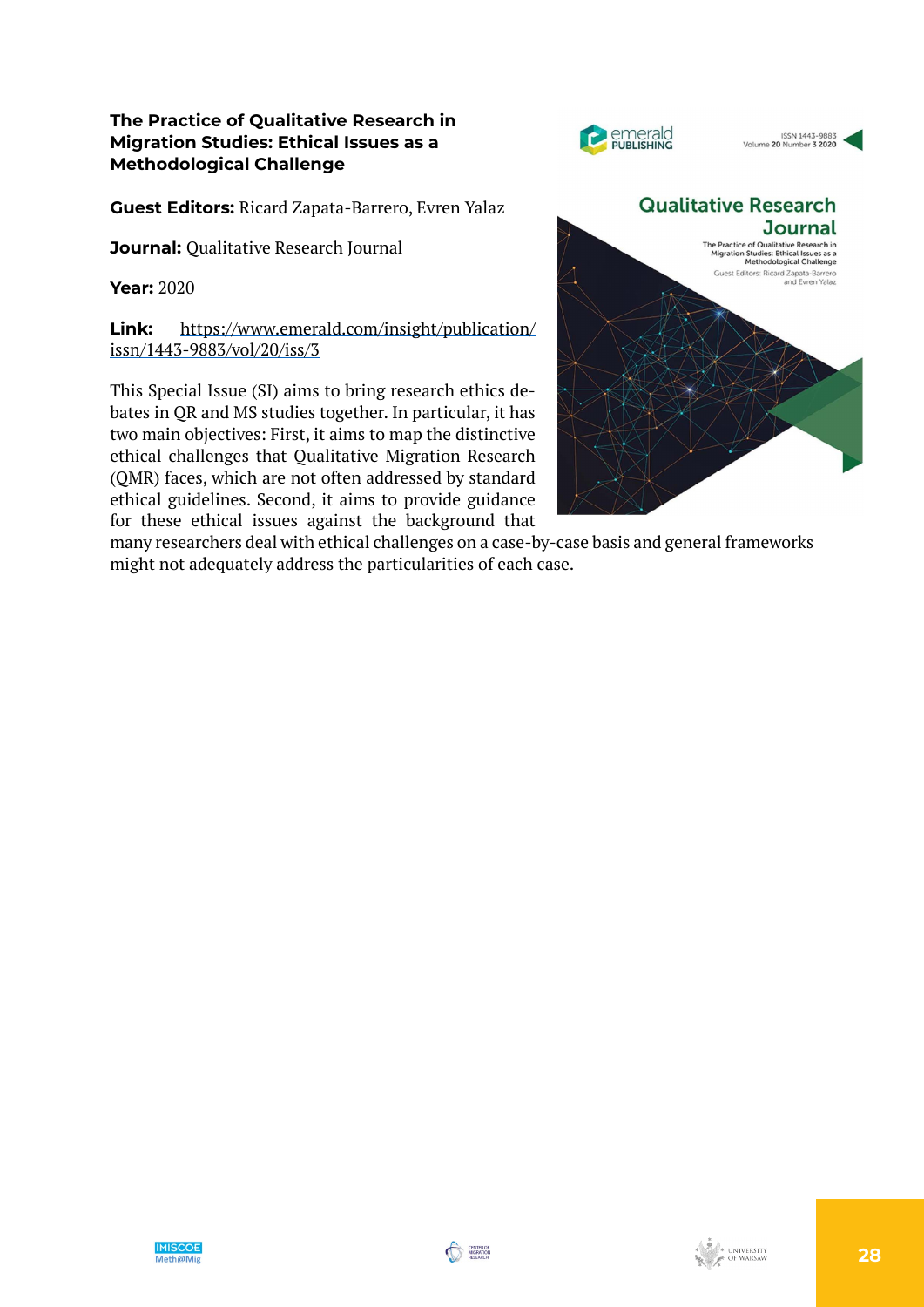## Meth@Mig (Upcoming) Publications

Steffen Pötzschke,

Sebastian Rinken (eds)

**Migration Research in a Digitized World**

## **Using Innovative Technology to Tackle Methodological Challenges**

**OPEN ACCESS** (https://link.springer.com/ book/9783031013188)

Coming to your favorite bookstore and every computer screen near you in July 2022!

This open access book explores implications of the digital revolution for migration scholars' methodological toolkit. New information and communication technologies hold considerable potential to improve the quality of migration research by originating previously non-viable solutions to a myriad of methodological challenges in this field of study. Combining cut-

![](_page_28_Picture_8.jpeg)

ting-edge migration scholarship and methodological expertise, the book addresses a range of crucial issues related to both researcher-designed data collections and the secondary use of "big data", highlighting opportunities as well as challenges and limitations. A valuable source for students and scholars engaged in migration research, the book will also be of keen interest to policymakers.

**Content -** Using Innovative Technologies to Tackle Methodological Challenges in Migration Research **– Pötzschke & Rinken |** Innovative Sample Designs for Studies of Refugees and Internally Displaced Persons **– Eckman & Himelein |** Targeting on Social Networking Sites (SNS) as Sampling Strategy for Online Migrant Surveys: The Challenge of Biases and Search for Possible Solutions **– Rocheva, Varshaver, & Ivanova |** Web-Based Respondent-Driven Sampling in Research on Multiple Migrants: Challenges and Opportunities **– Górny & Salamońska |** Computer-assisted Migration Research: What We Can Learn about Source Questionnaire Design and Translation from the Software Localization Field **– Behr |** Surveying Illiterates: Are Audio Files in Computer-assisted Self-interviews a Useful Supportive Tool? **– Heinritz, Will, & Gentile |** Leveraging the Web for Migration Studies: Data Sources and Data Extraction **– Rinken & Ortega |** How Canada's Data Ecosystem Offers Insights on the Options for Studying Migration in an Unprecedented Era of Information **– Ramos & Haan |** Assessing Transnational Human Mobility on a Global Scale **– Deutschmann, Recchi, & Vespe |** Google Trends as a Tool for Public Opinion Research: An Illustration of the Perceived Threats of Immigration **– Lorenz, Beck, Horneber, Keusch, & Antoun |** Migration Research in Times of Ubiquitous Digitization **– Rinken & Pötzschke.** 

![](_page_28_Picture_12.jpeg)